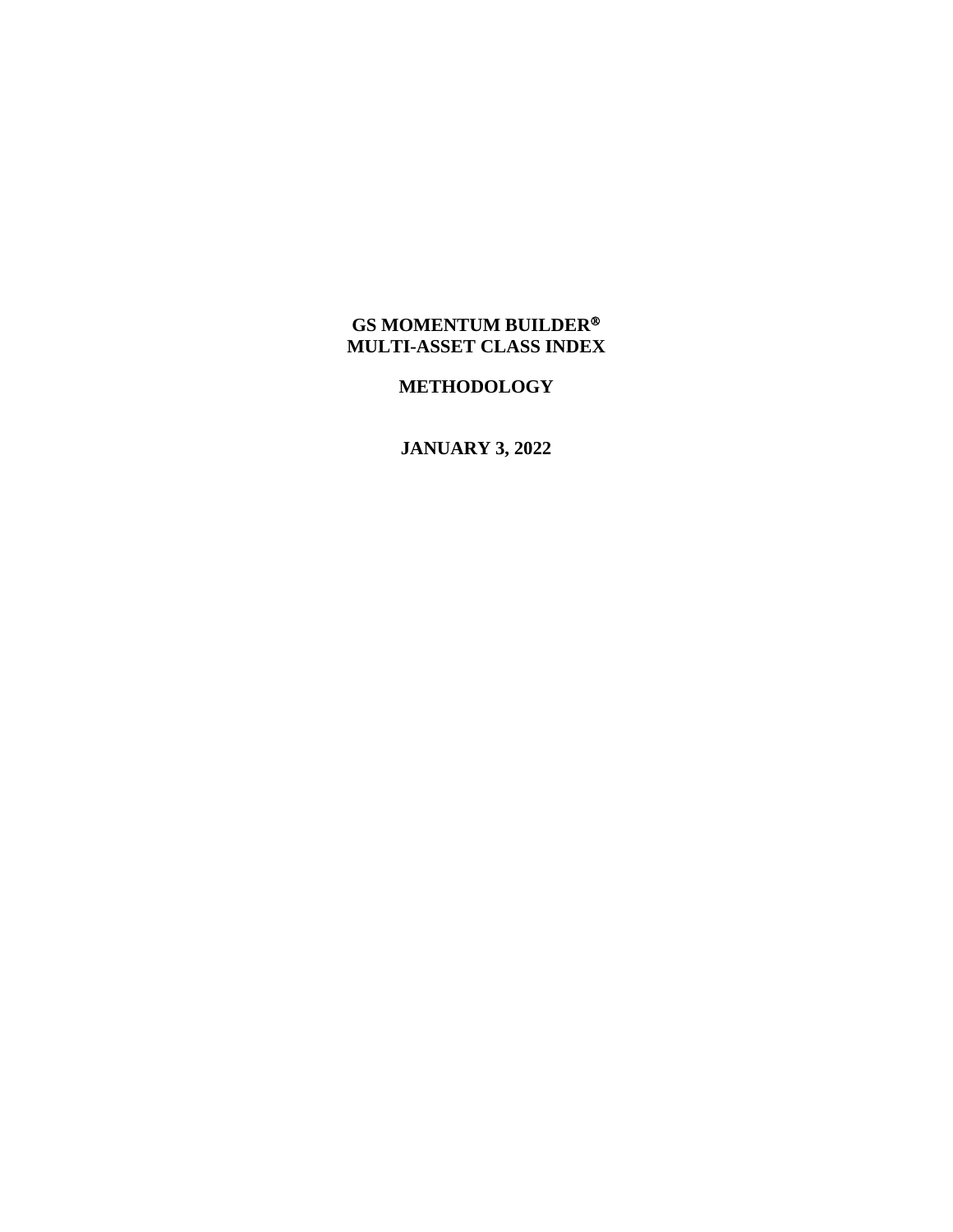## **GS MOMENTUM BUILDER MULTI-ASSET CLASS INDEX**

#### **Overview**

*The following overview of the GS Momentum Builder*<sup>®</sup> *Multi-Asset Class Index is a summary and, as such, is necessarily incomplete. This overview should be read in conjunction with, and is dualified in its entirety by, the more detailed description of the GS Momentum Builder<sup>®</sup> Multi-Asset Class Index and its operation that follows in this document.*

The GS Momentum Builder<sup>®</sup> Multi-Asset Class Index (the "Index") represents a notional investment in the components of various indices (each an "**Underlying Index**" and together the "**Underlying Indices**") and a hypothetical overnight cash investment (the **"Money Market Position"**), which constitute the underlying assets (each an **"Underlying Asset"** and together the **"Underlying Assets"**).

The Underlying Indices provide exposure to several asset classes as described below:

- *Developed Market Equities,* through indices comprised of futures contracts on U.S., Europe and Japanese equities
- *Developed Market Fixed Income* Securities, through indices comprised of futures contracts on U.S. Treasuries, German Government Bonds and Japanese Government **Bonds**
- *Commodities*, through indices based on futures contracts on Crude Oil and Gold

The Index is calculated on an excess return basis and the value of the Index (the "**Index Value**") is calculated on each Index Business Day (as defined in the attached Annex) in U.S. dollars.

The Index Value is calculated by reference to the *excess* of the Total Return Index Value (as more specifically described under "Calculation of the Index" below) *over* the return that could be earned on a notional cash deposit at the "**Notional Interest Rate**" (which is the Federal Funds Rate, as specified in the Annex) and is adjusted by the "**Daily Index Cost**" of 0.50% per annum (this cost has the effect of reducing the Index Value).

On any given Index Business Day following the Index Base Date (any such day, a "**Total Return Index Rebalancing Day**"), the "**Total Return Index**" (as described under "*Calculation of the Total Return Index*") may be partially rebalanced from the "**Base Index**" (as described under "*Calculation of the Base Index")* into the Deleverage Position as a result of the volatility control feature. The value of the Total Return Index (the "**Total Return Index Value**") is calculated on each Index Business Day by reference to the weighted performance (after rebalancing) of:

- (i) the Base Index (as more specifically described below) and
- (ii) the Deleverage Position.

The "**Deleverage Position**" means a hypothetical investment in the Money Market Position.

The value of the Base Index (the "**Base Index Value**") is calculated on each Index Business Day. The Base Index seeks to provide exposure to price momentum of the Underlying Assets by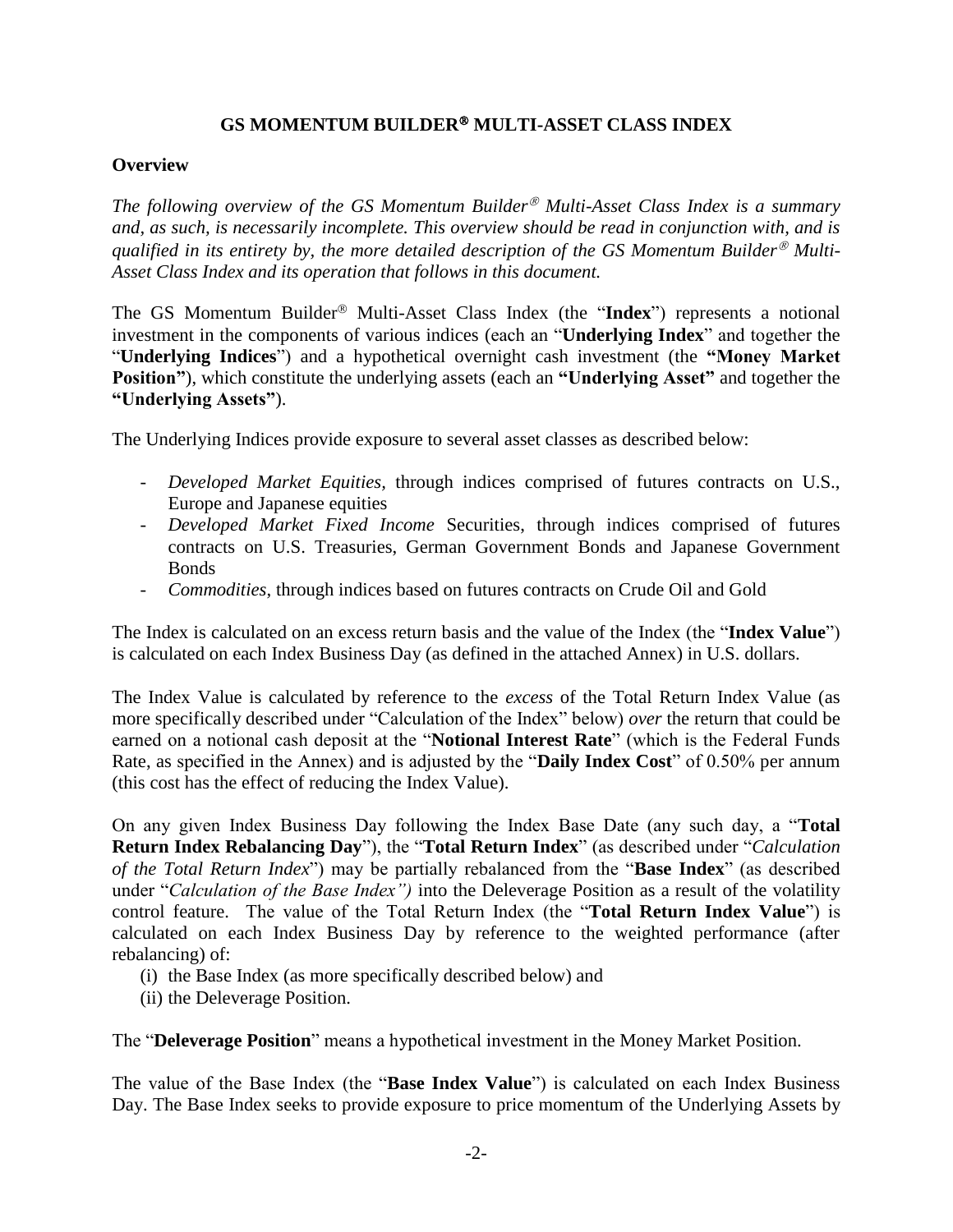seeking to reflect the combination of Underlying Asset weightings that would have provided the highest historical total return (determined as described under "*Calculation of the Underlying Assets Target Weights*" below) on the first Index Business Day of each calendar month (the "**Base Index Observation Day**"), subject to constraints on maximum and minimum weights for each Underlying Asset along with volatility controls further described below. The Base Index is rebalanced monthly on the first Index Business Day of each calendar month (the "**Base Index Rebalancing Period**"). Each Index Business Day in a Base Index Rebalancing Period will be deemed a "**Base Index Rebalancing Day**" (for the avoidance of doubt the Base Index Rebalancing Period is comprised of one Base Index Rebalancing Day).

Goldman, Sachs & Co, the "**Index Sponsor**" has retained Solactive AG to serve as "**Calculation Agent**" for the Index. In the event the Index Sponsor appoints a replacement Calculation Agent a public announcement will be made via press release.

Unless otherwise indicated, any public announcement contemplated by this Methodology shall be made on the website of the Calculation Agent.

#### **Additional Information about the Index, Including Risks**

Anyone considering an investment in securities or derivatives referencing the Index should read the appendix to the Methodology entitled "Additional Information about the Index, Including Risks." Neither the Index Sponsor nor any of its affiliates (including Goldman, Sachs & Co.) makes any representation or warranty, express or implied, or accepts any liability or responsibility to the owner of any products referencing the Index or any member of the public regarding (i) the advisability of investing in securities generally, in the Index or in the Underlying Indices or (ii) the ability of the Index to generate positive results. If you consider acquiring any product referencing the Index you should consult your own accounting, tax, investment and legal advisors before doing so.

## **The Methodology**

#### *Overview*

At any given time, the Base Index tracks the weighted return of the Underlying Assets. Most of the Underlying Assets are indices, and the performance of the Underlying Indices reflect the total return of a hypothetical investment in the assets included in that Underlying Index. The respective weights of the Underlying Assets, which can be as low as zero, are rebalanced monthly over the relevant Base Index Rebalancing Period within a set of pre-determined investment and volatility constraints by applying the Methodology algorithm. On any Total Return Index Rebalancing Day, the Total Return Index may be rebalanced, with revised weights for the Base Index and the Deleverage Position as a result of the volatility control feature of the Methodology. Under certain limited circumstances described under "Delayed Rebalancing", the Calculation Agent may delay any Base Index Rebalancing Day or Total Return Index Rebalancing Day in its sole discretion. In addition, the Index Committee intends to review the Methodology at least once a year, and may make changes to the Methodology from time to time (including after any such annual review) if it determines, in its sole discretion, that such changes are necessary or desirable in light of the goals of the Index. Any such changes to the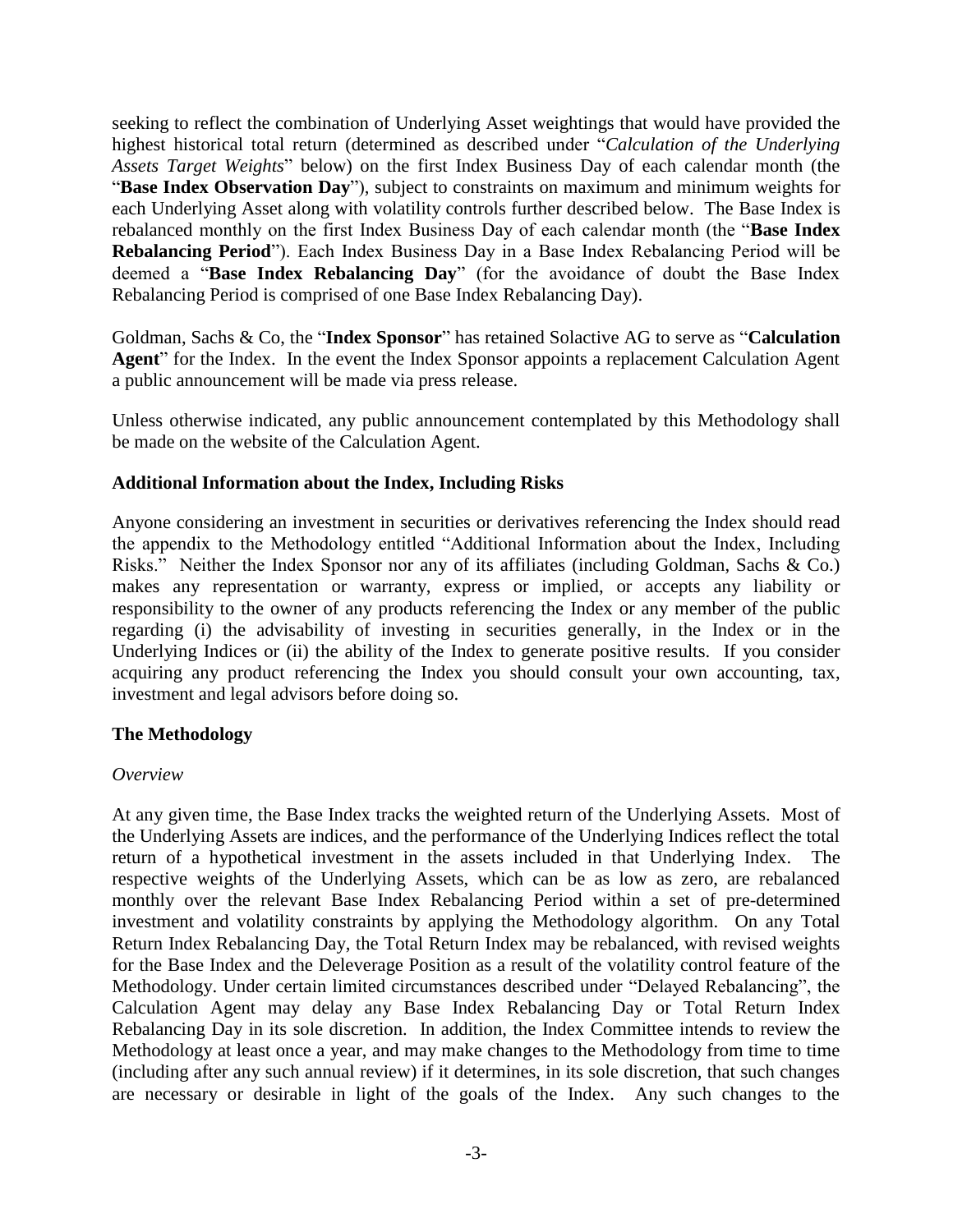Methodology will be publicly announced at least 60 Index Business Days prior to their effective date. The Index is designed to be an investable index.

## *Base Index Rebalancing*

On each Base Index Observation Day, the Calculation Agent, pursuant to the Methodology and subject to the applicable constraints, seeks to select the combination of permitted Underlying Asset weights with the highest historical total return (as described under "*Calculation of the Underlying Assets Target Weights*" below). The Base Index will then be reweighted over the Base Index Rebalancing Period from the previous Underlying Asset weights to the newly determined Underlying Asset weights.

## *Total Return Index Rebalancing and Volatility Control Feature*

The Methodology has a volatility control feature applied on any Total Return Index Rebalancing Day. This has the effect of reducing the exposure of the Total Return Index to the performance of the Base Index (and subsequently the Underlying Assets) by rebalancing a portion of the Base Index into the Deleverage Position if the realized volatility of the Base Index exceeds the Volatility Cap (as defined under "*Total Return Index Rebalancing and Volatility Control*" below) on any Total Return Index Rebalancing Day.

## *Notional Interest Rate*

The Index is calculated on an excess return basis over the return that could be earned on a notional cash deposit at the Notional Interest Rate, compounded daily, and is adjusted by the Daily Index Cost (that cost having the effect of reducing the Index Value). The Notional Interest Rate will be reset daily, on each Index Business Day, starting from and including the Index Base Date. Each such date is referred to herein as an "**Interest Rate Reset Date**".

## **Internal Currency Hedge**

## *Overview*

In respect of Underlying Indices denominated in currencies other than U.S. dollars, the Index has an internal simulated currency hedge, which, through a series of hypothetical currency hedging transactions entered into in respect of each Valuation Period (as further described below), seeks to mitigate the exposure to exchange rate fluctuations in such currencies on the values of the non-U.S. dollar denominated Underlying Indices. See "*Additional Information About the Index, Including Risks*" below.

## *Methodology*

In respect of a non-U.S. dollar denominated Underlying Index, on each Asset Business Day (an Asset Business Day for an Underlying Index as specified in the Annex), the performance of the given non-U.S. dollar-denominated Underlying Index for the period from the Asset Rebalancing Day (as specified in the Annex) immediately preceding such given Asset Business Day to such given Asset Business Day (the "**Valuation Period**") is determined. The performance of each non-U.S. dollar-denominated Underlying Index for the relevant Valuation Period consists of two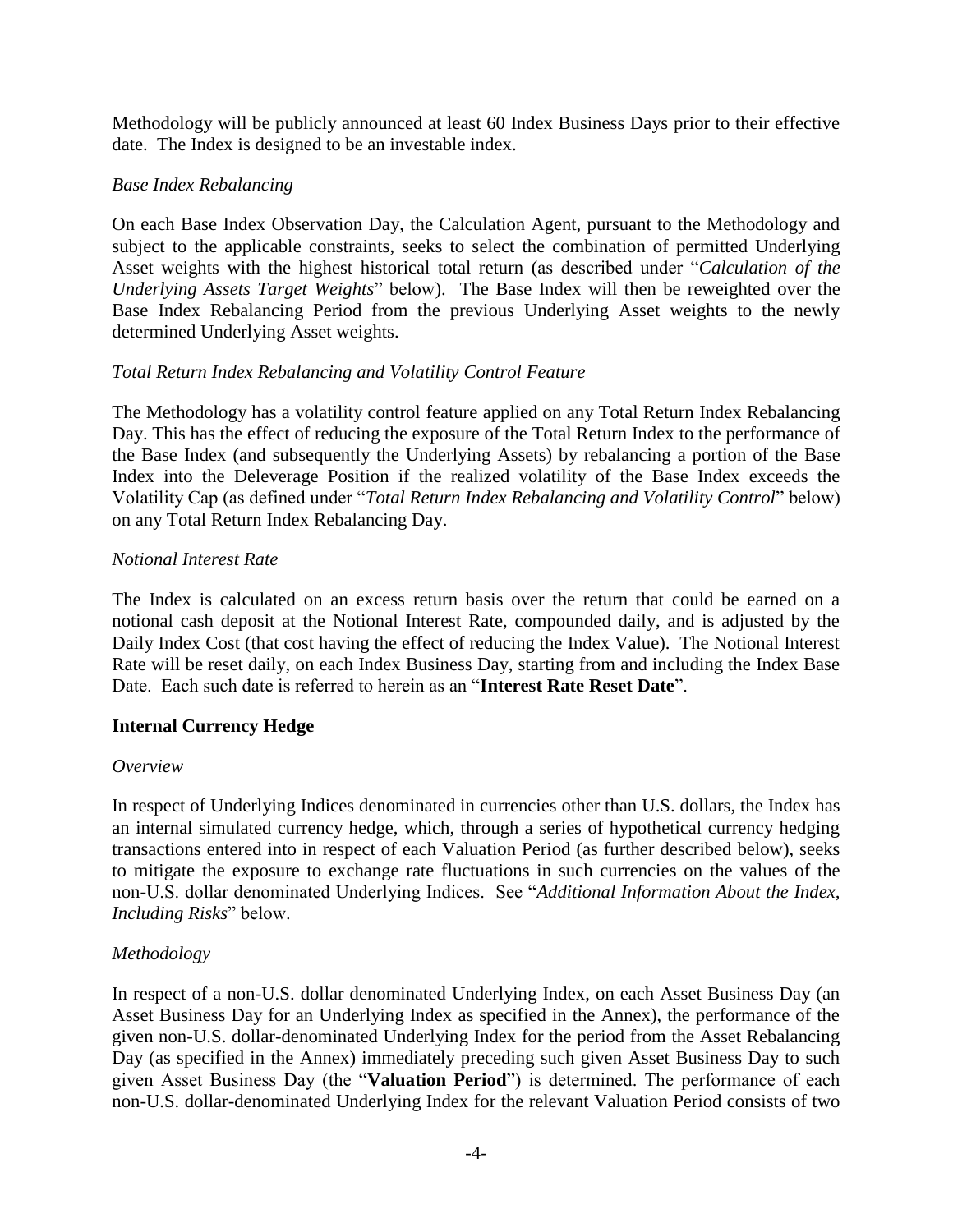types of components: the foreign Currency Borrowing Amount *plus* the adjusted change in the Underlying Index level as a result of the hedging transactions. The foreign Currency Borrowing Amount for the relevant Valuation Period is equal to the performance of a notional cash deposit in U.S. dollars accruing interest at the Notional Interest Rate *minus* the product of (i) the performance of such notional cash deposit accruing interest at the interest rate for such non-U.S. currency designated in the annex *times* (ii) the performance of the applicable Currency Exchange Rate (defined below). The Currency Borrowing Amount may be positive or negative. The change in the Underlying Index level for each non-U.S. dollar denominated Underlying Index is equal to the *product* of (a) the performance over such Valuation Period of an investment in the non-U.S. dollar-denominated Underlying Index *times* (b) the performance of the applicable currency exchange rate (the "**Currency Exchange Rate**", as specified in the Annex). The internal currency hedge is further described in *"Calculation of the Underlying Asset Value"* below.

#### **Publication of the Index**

Solactive AG (the "**Calculation Agent**") calculates and publishes the value of the Index on each Index Business Day and publishes it on both Bloomberg and Reuters. The relevant tickers are specified in the Annex.

Neither Goldman, Sachs & Co. nor any of its affiliates (individually and collectively, "Goldman Sachs") makes any representation or warranty, express or implied, regarding the advisability of investing in products that may be linked to the Index or the investment strategy underlying the Index, particularly, the ability of the GS Momentum Builder<sup>®</sup> Multi-Asset Class Index to perform as intended, the merit (if any) of obtaining exposure to the GS Momentum Builder<sup>®</sup> Multi-Asset Class Index, or the suitability of purchasing or holding interests in any product linked to the Index. Goldman Sachs does not have any obligation to take the needs of the holders of products linked to the Index into consideration in determining, composing or calculating the GS Momentum Builder® Multi-Asset Class Index. GOLDMAN SACHS DOES NOT GUARANTEE THE ACCURACY AND/OR COMPLETENESS OF GS MOMENTUM BUILDER<sup>®</sup> MULTI-ASSET CLASS INDEX OR OF THE METHODOLOGY UNDERLYING THE INDEX, THE CALCULATION OF THE INDEX OR ANY DATA SUPPLIED BY IT FOR USE IN CONNECTION WITH ANY PRODUCT LINKED TO THE INDEX. GOLDMAN SACHS EXPRESSLY DISCLAIMS ALL LIABILITY FOR ANY SPECIAL, PUNITIVE, INDIRECT OR CONSEQUENTIAL DAMAGE EVEN IF NOTIFIED OF THE POSSIBILITY OF SUCH DAMAGES.

#### **Publication of Changes to the Index and to the Methodology**

Changes to the components of the Index made by the Calculation Agent or, in certain cases, the Index Committee will be publicly announced as promptly as is reasonably practicable and normally at least five Index Business Days prior to the effective date of the changes. Changes to the Methodology made by the Index Committee will be publicly announced at least 60 Index Business Days prior to their effective date. Adjustments made by the Calculation Agent in response to market adjustment events and potential adjustment events will be publicly announced as promptly as is reasonably practicable.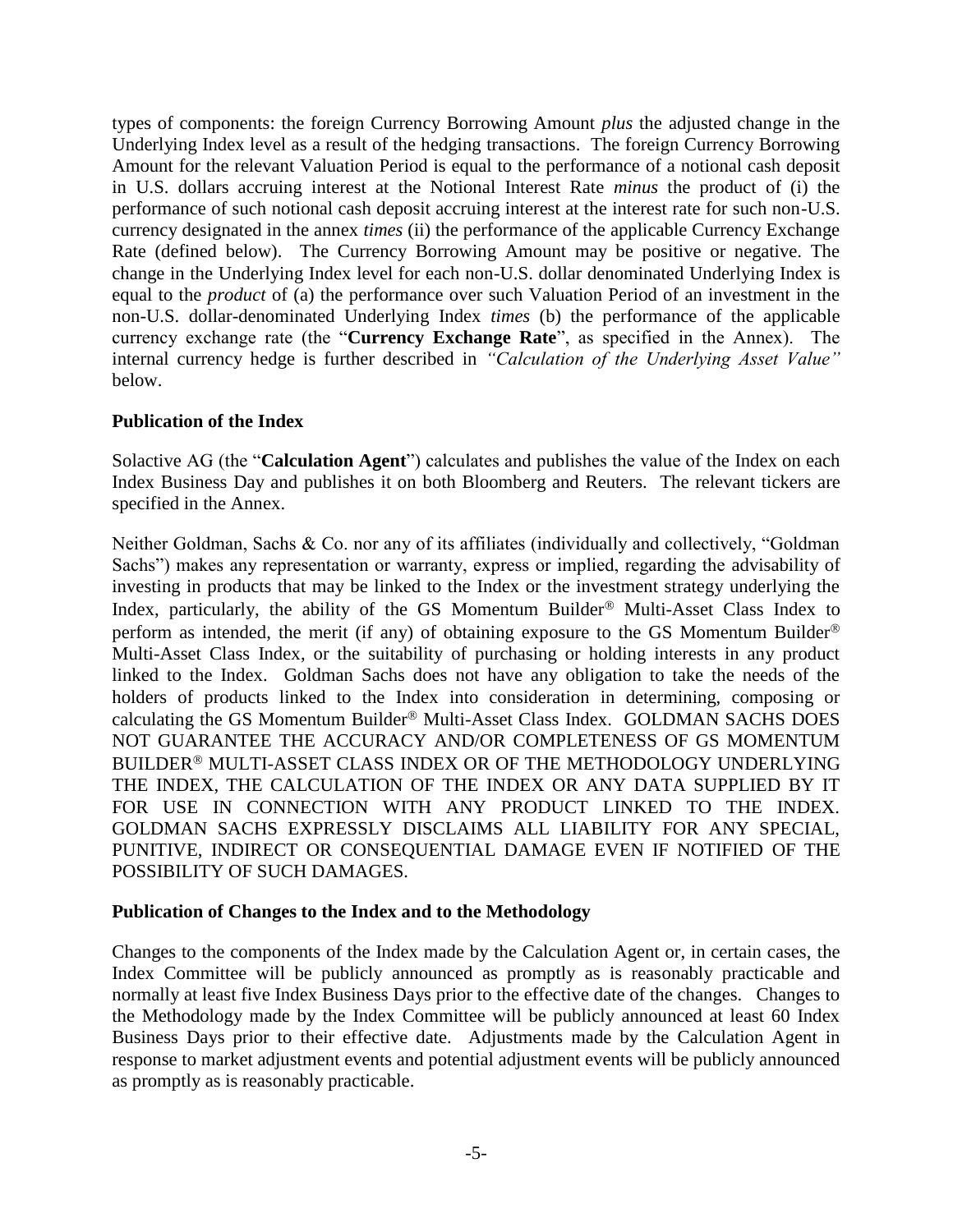#### **Index Committee**

An Index Committee is responsible for overseeing the Index and the Methodology, while the Calculation Agent is responsible for the day to day implementation of the Methodology, for the calculation of the Index, including responding to Market Disruption Events (as defined under "Market Disruption Events" below) and potential adjustment events, and for publication of the Index values and the Methodology. The Index Committee is committed to maintaining the Index as a liquid, tradable index. The Index Committee is currently comprised of three full-time employees of The Goldman Sachs Group, Inc. or one or more of its affiliates.

The Index Committee may exercise limited discretion with respect to the Index, as contemplated by the Methodology, including in the situations described under "Changes to the Index Components". Any such changes or actions are publicly announced as promptly as is reasonably practicable and normally at least five Index Business Days prior to their effective date. The Calculation Agent may from time to time consult the Index Committee on matters of interpretation with respect to the Methodology.

Because the Index Committee considers information about changes to the Index and related matters that may be potentially market moving and material, all Index Committee discussions, including those with the Calculation Agent, are confidential. The Index Committee will determine the successor of any of its members.

#### **Changes to the Index Components**

The designated Underlying Assets of the Index as well as the Currency Borrowing Amount Rates, Currency Exchange Rates and the Notional Interest Rate are not expected to be changed or replaced. However, if, for any reason any of the following events occur:

- the Underlying Index Sponsor of an Underlying Index announces that it will make a material change in the formula for or the method of calculating such Underlying Index (or the selection of the components thereof) or otherwise materially modifies such Underlying Index (or the selection of the components thereof) for the purpose of maintaining such Underlying Index;
- an Underlying Index is no longer published by its Underlying Index Sponsor or is no longer tradable (as determined by the Calculation Agent in consultation with the Index Committee) in light of regulatory or similar requirements;
- any third-party Underlying Index Sponsor of an Underlying Index terminates its license with the Index Sponsor and its affiliates such that neither the Index Sponsor nor any of its affiliates may use the Underlying Index or any related index in connection with any financial product or index;
- the applicable Currency Exchange Rate, related currency or Currency Borrowing Amount Rate ceases to exist; or
- the Notional Interest Rate ceases to exist,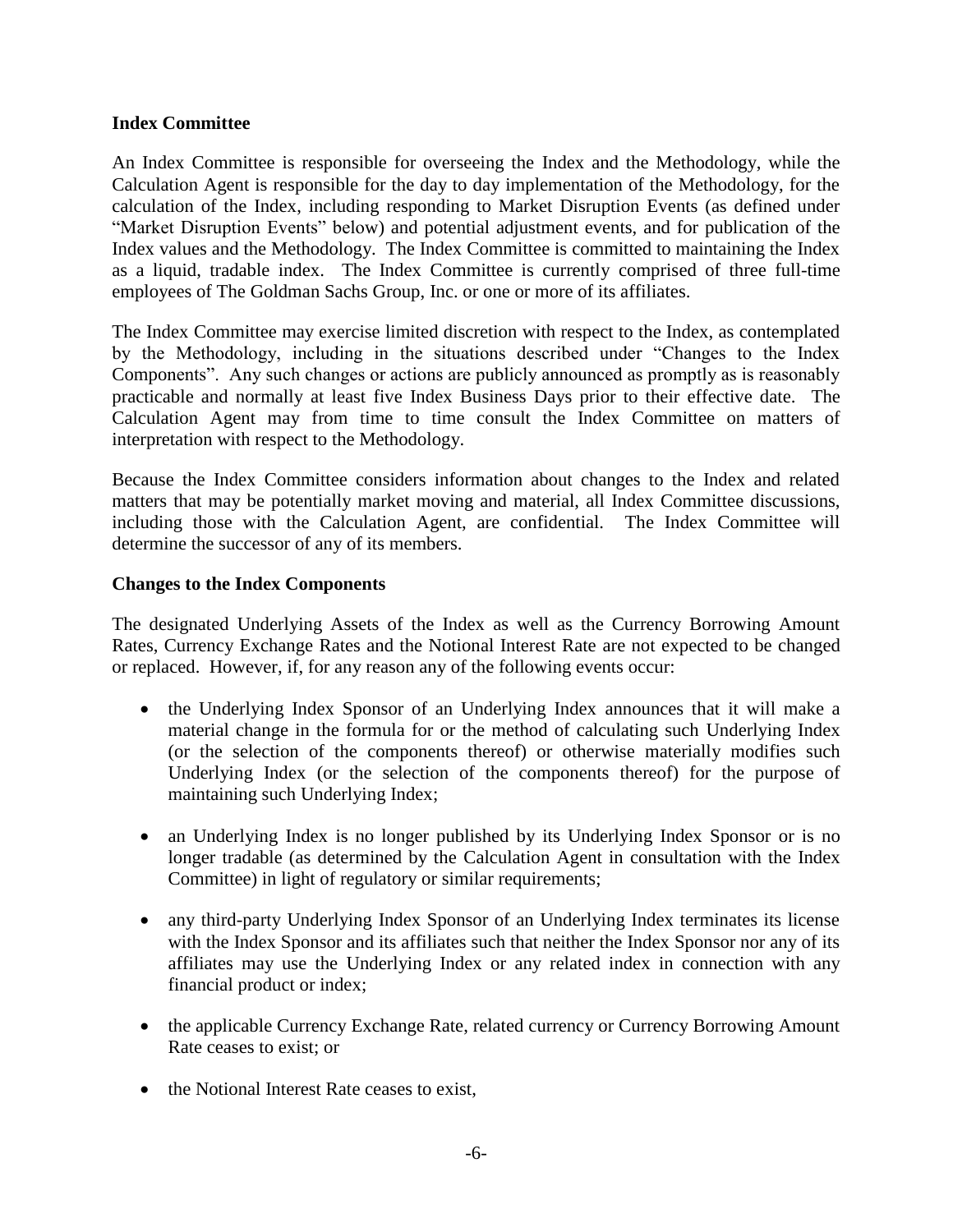then such Underlying Asset, Notional Interest Rate, Currency Exchange Rate or Currency Borrowing Amount Rate will be replaced by a successor index or rate that, in the determination of the Index Committee in its sole discretion, most closely replicates, in the case of an index, the constituents and method of calculation of the Underlying Index, provided that the Index Sponsor has rights to use such index as an Underlying Index, and in other cases, the relevant rate or currency. If the Index Committee determines in its sole discretion that no successor index exists, such Underlying Index will be removed from the Index.

Such deletions and substitutions may be undertaken during a rebalancing or in between rebalancing dates. Any such changes or actions taken with respect to the Index by the Index Committee are publicly announced as promptly as is reasonably practicable and normally at least five Index Business Days prior to the effective date of the changes or actions, and will be reflected in an updated version of this Methodology.

#### **Underlying Asset Weights, Base Index Rebalancing and Total Return Index Rebalancing**

#### *Overview*

The respective target weights of the Underlying Assets (each, an "**Underlying Asset Target Weight**" and together the "**Underlying Assets Target Weights**"), which can be as low as zero, are determined on each Base Index Observation Day, within the investment and volatility maximum constraints described in the attached Constraints Schedule and below, by applying the Methodology algorithm. The weights of the Underlying Assets (each an "**Underlying Asset Weight**" and together the "**Underlying Assets Weights**") in the Base Index will then be adjusted gradually over the Base Index Rebalancing Period to meet the Underlying Assets Target Weights. The Calculation Agent is required to delay a Base Index Rebalancing Day under certain circumstances described below under "Delayed Rebalancing".

## *Calculation of the Underlying Assets Target Weights*

The target weight attributed to each Underlying Asset pursuant to the Methodology on each Base Index Observation Day (regardless of whether a Market Disruption Event occurs or is occurring on that day) is intended to optimize the total return performance of the Underlying Assets based on an analysis of the historical returns of the Underlying Assets, subject to the constraints included in the Methodology.

For each Look-Back Period, the Methodology algorithm seeks to select — out of all the combinations of admissible Underlying Assets Target Weights within a set of investment constraints and volatility constraints described below — the combination with the highest Annualized Assets Combination Return. Among other things, this requires the Calculation Agent to calculate the Annualized Assets Combination Return and the Annualized Assets Combination Realized Volatility for each relevant Look-Back Period.

The Underlying Asset Target Weight for an Underlying Asset will be equal to the average of the target weights for that Underlying Asset determined in respect of each Look-Back Period (with rounding effects treated as described below under "Rounding Convention"). For the avoidance of doubt, rounding will be applied only when calculating the average of the target weights but not at the level of each individual Look-Back Period.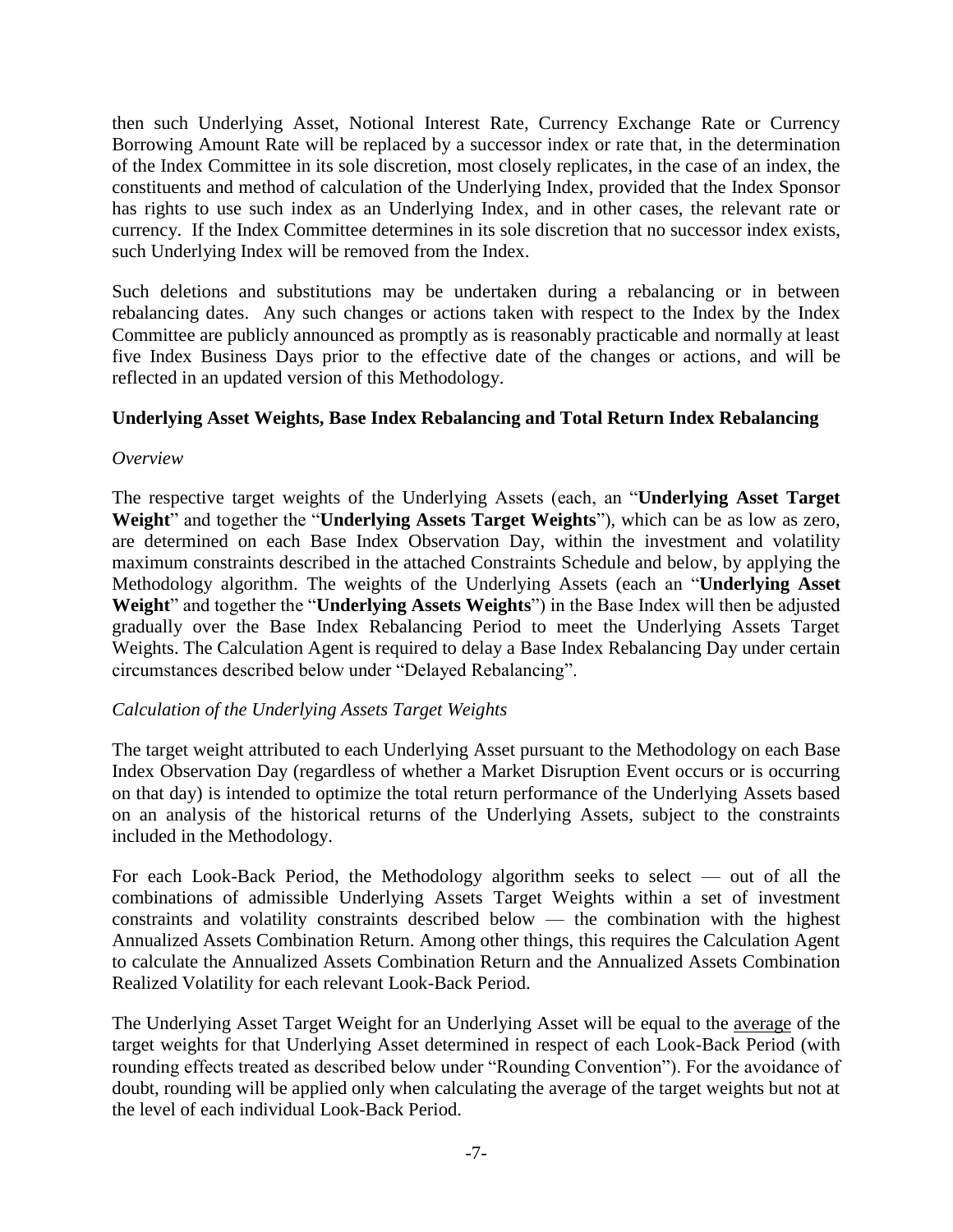If on a Base Index Observation Day, for any Look-Back Period, no combination of Underlying Assets Target Weights complies with the pre-defined investment and volatility constraints, then the Methodology algorithm will select from all combinations of Underlying Assets Target Weights that comply with the investment constraints, the combination with the lowest Annualized Assets Combination Realized Volatility, regardless of that combination's Annualized Assets Combination Return. The particular combination so selected for such Look-Back Period will therefore exceed the volatility constraint.

The "**Look-Back Period**" on any given Index Business Day is the period from (and including) the day which falls respectively nine (9), six (6) or three (3) calendar months before the second Index Business Day prior to the given Index Business Day (or, if any such date is not an Index Business Day, the preceding Index Business Day) to (and including) the third Index Business Day prior to the given Index Business Day.

• Investment Constraints: Investment constraints set a minimum weight of 0% and maximum weight for each Underlying Asset. Negative weights (that is, short positions) are not permitted by the Methodology, but weights can be as low as zero so that the performance of zero-weighted Underlying Assets would not be reflected in the performance of the Base Index for the relevant periods. The sum of the weights of all Underlying Assets in the Base Index is always equal to 100% (with rounding effects treated as described below under "Rounding Convention").

Where, among other situations described under "Changes to the Index Components", the publication of an Underlying Index is discontinued and there is no successor index, it will be deemed to have been assigned a zero weight in the Base Index and will be replaced with a hypothetical position in the Money Market Position. At the next Base Index Observation Day, the target weights of the remaining Underlying Assets will be calculated pursuant to the Methodology except that any Underlying Index for which the publication is discontinued and there is no successor index will be assigned a zero weight.

The maximum weight per Underlying Asset (the "**Underlying Asset Maximum Weight**") and the minimum weight per Underlying Asset (the "**Underlying Asset Minimum Weight**") applicable to the Index are set out in the attached Constraints Schedule.

• Volatility Constraint: The volatility constraint of the Methodology sets a limit of 4.5% on the Annualized Assets Combination Realized Volatility within a Look-Back Period of any selected combination of Underlying Assets Target Weights.

Realized volatility is a historical calculation of the degree of movement based on prices or values of an asset observed periodically in the market over a specified period. The realized volatility of an asset is characterized by the frequency of the observations of the asset price used in the calculation and the period over which observations are made.

Rounding Convention: The target weight of each Underlying Asset computed at each Base Index Observation Day is rounded to the nearest three decimal places with 0.05% (0.0005) being rounded upward. For example, if the optimal weight is 12.36% (0.1236), it would be rounded up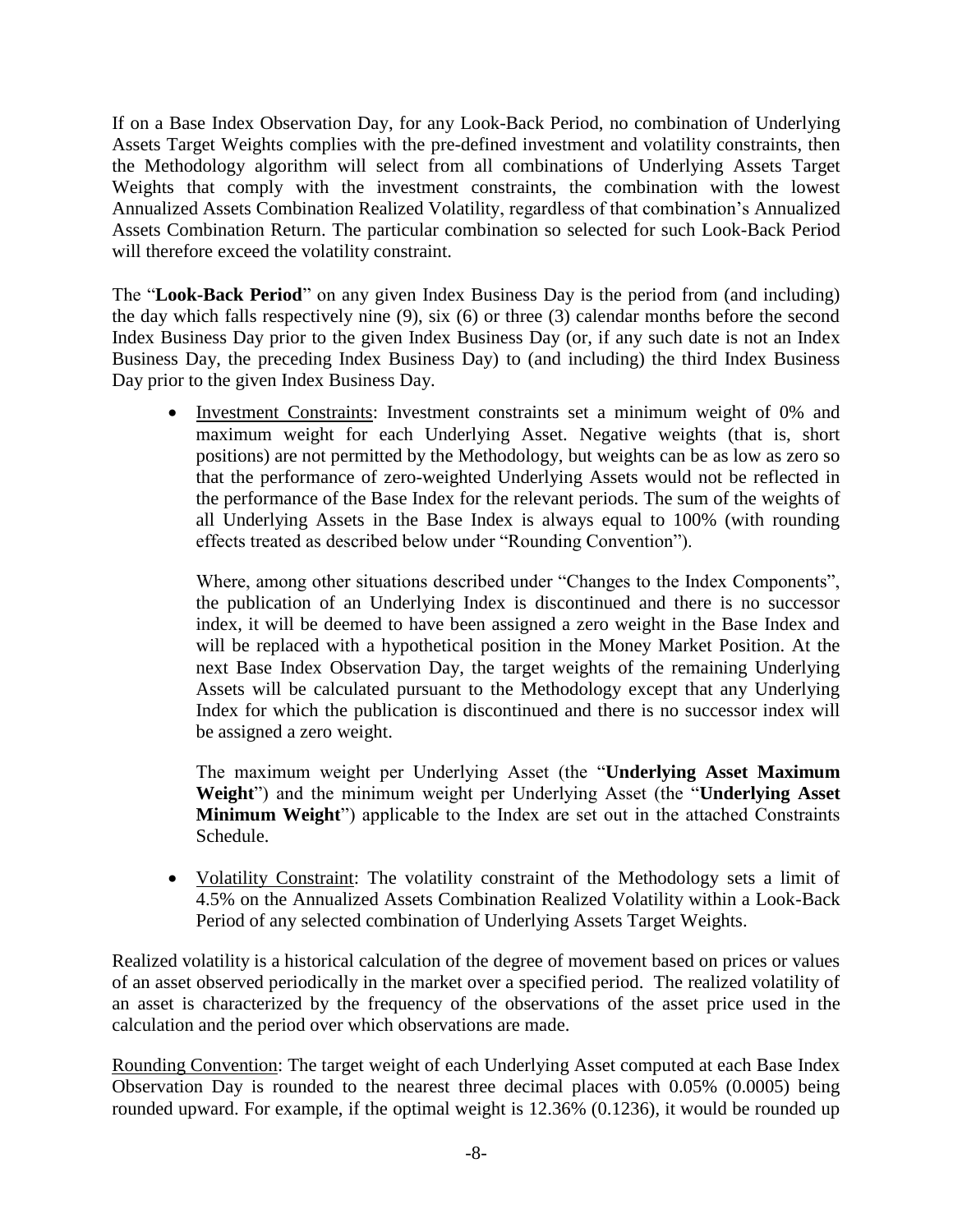to 12.4% (0.124). The effect of rounding is that the sum of the rounded weights may not add up to 100%. For this reason, at each Base Index Observation Day, the sum of the rounded target weights is deducted from 100%. If the resulting excess weight is positive, it is added to the Underlying Asset with the highest average historical return over the three Look-Back Periods regardless of whether this might cause the target weight of that Underlying Asset to exceed any of the constraints specified above. If the resulting excess weight is negative, its absolute value is subtracted from the target weight of the Underlying Asset that had the lowest average historical return over the three Look-Back Periods and a target weight higher than the absolute value of the excess amount being deducted regardless of whether this might cause the target weight of the Underlying Asset to exceed any of the constraints specified above.

#### *Calculation of the Underlying Asset Weights*

On each Base Index Rebalancing Day<sub>(t)</sub>, the Underlying Asset Weight<sub>(i)</sub> of an Underlying Asset<sub>(i)</sub> is calculated according to the following formula:

$$
w_{i,t} = w_{i,BRt} + \frac{w_{i,B0t}^{Target} - w_{i,BRt}}{p}
$$

Where:

*Subscript* <sub>(t)</sub> refers to the relevant Base Index Rebalancing Day

*Subscript (BRt)* refers to the Base Index Rebalancing Day immediately preceding Base Index Rebalancing  $Day<sub>(t)</sub>$ 

 $w_{i,t}$  is the Underlying Asset Weight<sub>(i)</sub> on calendar day<sub>(t)</sub>

 $w_{i,B0t}^{Target}$  is the Underlying Asset Target Weight<sub>(i)</sub> that was determined (as set forth under "*Calculation of the Underlying Assets Target Weights*" above ) on the Base Index Observation Day on or immediately preceding Base Index Rebalancing Day(t)

 $p$  is the number of remaining Base Index Rebalancing Days (and including such Base Index Rebalancing  $Day_{(t)}$ ) in the related Base Index Rebalancing Period

#### *Calculation of the Annualized Assets Combination Return*

The Annualized Assets Combination Return, during the relevant Look-Back Period, of each admissible combination of Underlying Assets Target Weights, with respect to any given Base Index Observation Day, is calculated according to the following formula:

$$
AAC\_Return_{Bot} = \sum_{i=1}^{n} a_i \times AssetReturn_{i,Bot}
$$

Where:

*AAC\_ReturnBOt* is the Annualized Assets Combination Return, during the relevant Look-Back Period, of the given combination of Underlying Assets Target Weights *n* is the number of Underlying Assets (9)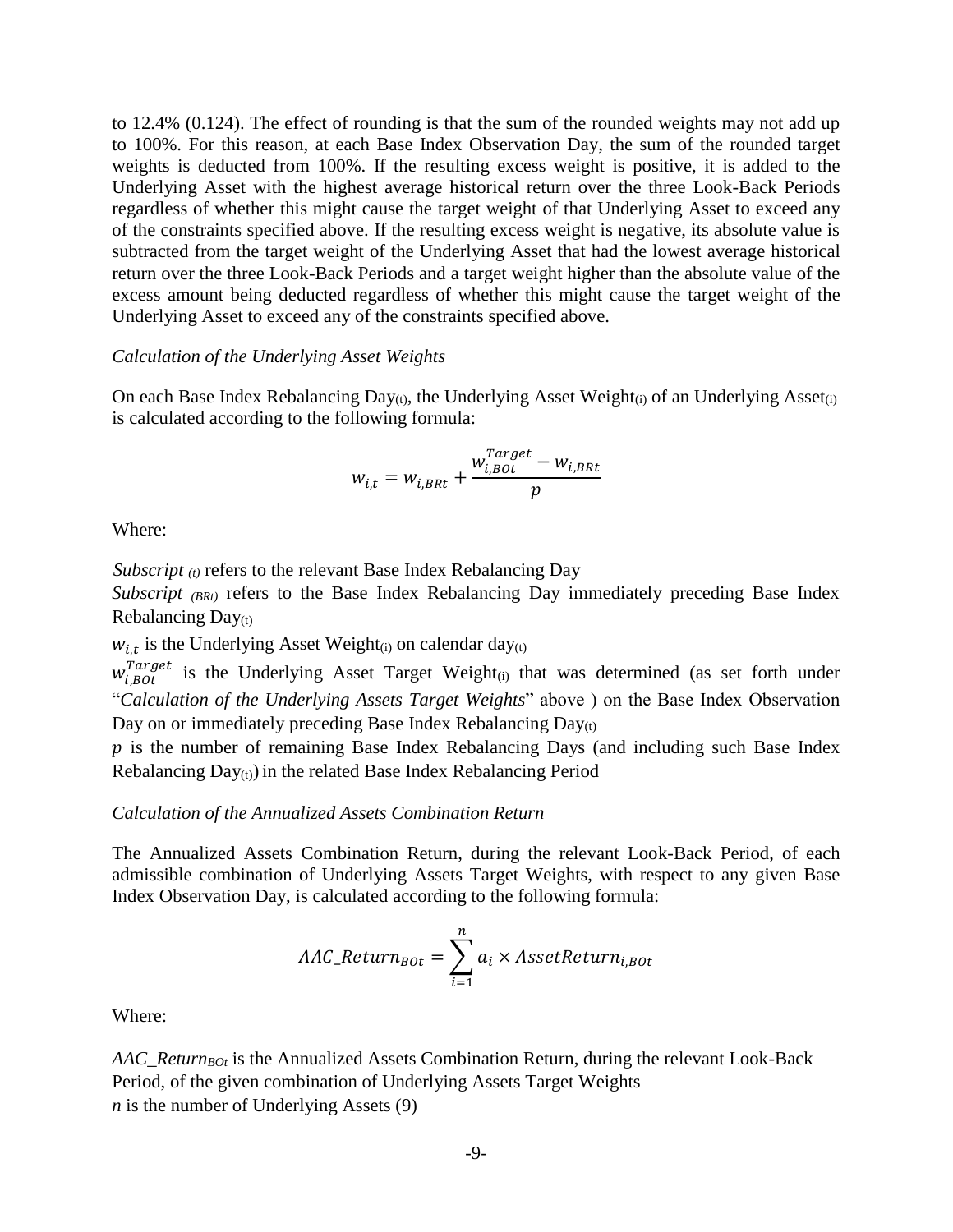$a_i$  is the Underlying Asset Target Weight $(i)$  in the given combination of Underlying Assets Target Weights

*Subscript <sub>BOt</sub>* refers to the relevant Base Index Observation Day

*AssetReturn<sub>i,BOt</sub>* is the Annualized Asset Return of the Underlying Asset<sub>(i)</sub> as of the Base Index Observation  $Day_{(BOt)}$ , and is calculated according to the following formula:

$$
A \text{ssetReturn}_{i, BOL} = \frac{252}{N_{BOL}} \times \sum_{s} \ln \left( \frac{A_{i, s+1}}{A_{i, s}} \right)
$$

Where:

*AssetReturni,BOt* is the Annualized Asset Return, during the relevant Look-Back Period, of the Underlying  $\text{Asset}_{(i)}$ 

*NBOt* is the actual number of Index Business Days within the relevant Look-Back Period *Subscript (BOt)* refers to the relevant Base Index Observation Day

*Subscript* (s) refers to each Index Business Day within the relevant Look-Back Period  $A_{i,s}$  is the Underlying Asset Value<sub>(i)</sub> on Index Business Day(s)

 $A_{i,s+1}$  is the Underlying Asset Value<sub>(i)</sub> on the Index Business Day immediately following Index Business Day $(s)$ .

## *Calculation of the Annualized Assets Combination Realized Volatility*

The Annualized Assets Combination Realized Volatility, during the relevant Look-Back Period, of each admissible combination of Underlying Assets Target Weights, with respect to any Base Index Observation Day, is calculated (subject to the impact of disruptions as described below) according to the following formula:

$$
AAC\_Realized\_Volatility_{Bot} = \sqrt{\sum_{i,j=1}^{n} a_i \times a_j \times AssetCovariance_{i,j,Bot}}
$$

Where:

*AAC\_Realized\_VolatilityBOt* is the Annualized Assets Combination Realized Volatility, during the relevant Look-Back Period, of the given combination of Underlying Assets Target Weights *n* is the number of Underlying Assets (9)

 $a_i$  is the Underlying Asset Target Weight $(i)$  in the given combination of Underlying Assets Target Weights

 $a_j$  is the Underlying Asset Target Weight<sub>(i)</sub> in the given combination of Underlying Assets Target Weights

*Subscript <sub>BOt</sub>* refers to the relevant Base Index Observation Day

*AssetCovariancei,j,BOt* is the Annualized Asset Co-Variance between Underlying Asset(i) and Underlying  $\text{Asset}_{(i)}$  during the relevant Look-Back Period, and is calculated according to the following formula: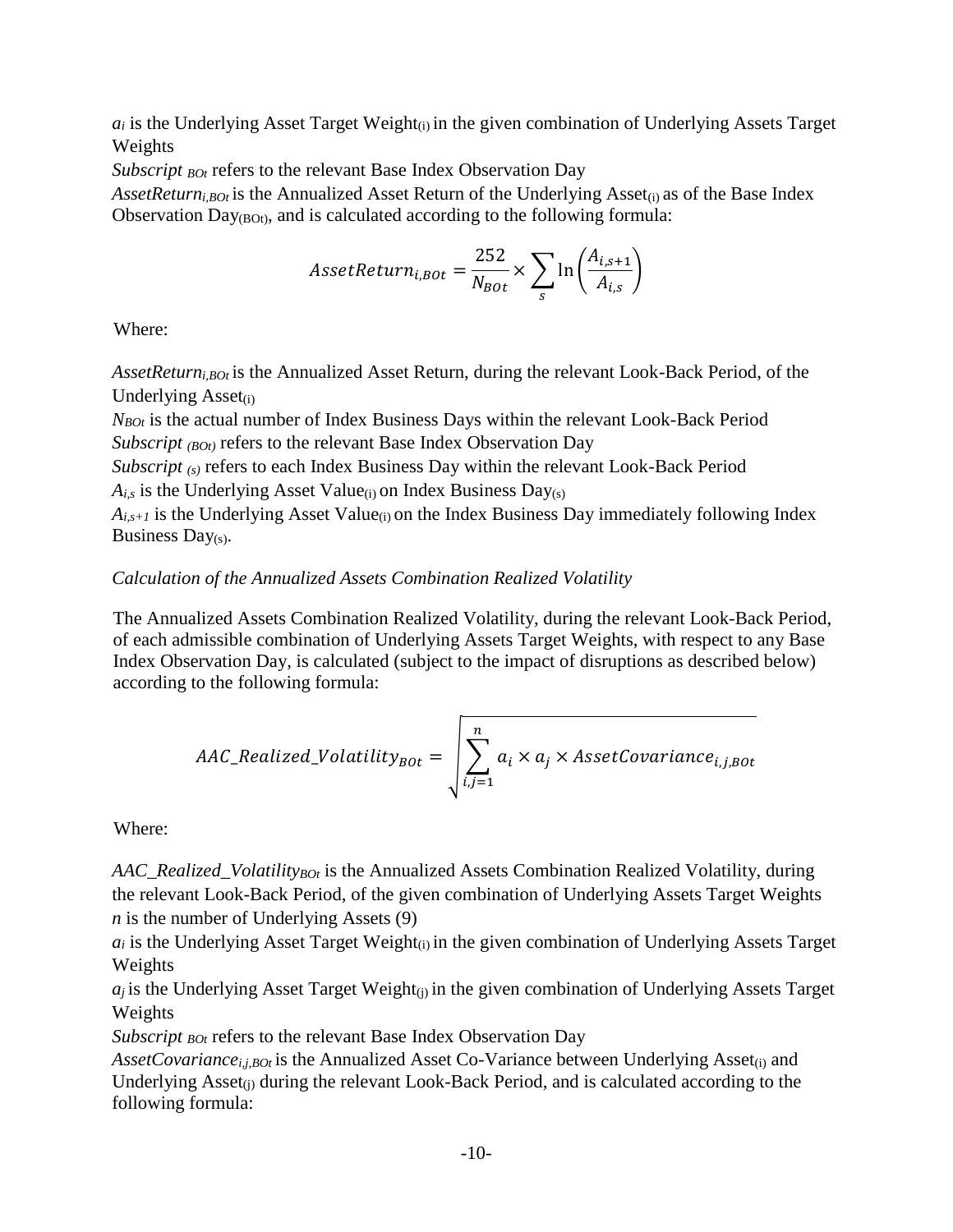$$
Asset Covariance_{i,j,Bot} = \frac{252}{N_{Bot}} \times \sum_{s} \left[ \ln \left( \frac{A_{i,s+1}}{A_{i,s}} \right) \times \ln \left( \frac{A_{j,s+1}}{A_{j,s}} \right) \right]
$$

Where:

*Subscript (s)* refers to each Index Business Day within the relevant Look-Back Period *Subscript BOt* refers to the relevant Base Index Observation Day

*NBOt* is the actual number of Index Business Days within the relevant Look-Back Period

 $A_{i,s}$  is the Underlying Asset Value<sub>(i)</sub> on Index Business Day(s)

 $A_{i,s+1}$  is the Underlying Asset Value<sub>(i)</sub> on the Index Business Day immediately following Index Business Day(s)

 $A_{j,s}$  is the Underlying Asset Value<sub>(j)</sub> on Index Business Day<sub>(s)</sub>

 $A_{i,s+1}$  is the Underlying Asset Value<sub>(i)</sub> on the Index Business Day immediately following Index Business Day(s).

#### *Calculation of the Underlying Asset Value*

The Underlying Asset Value of the Money Market Position is equal to the Money Market Position Value, which is calculated as set forth under "*The Money Market Position – Calculation of the Money Market Position Value*" below.

For Underlying Assets other than the Money Market Position, the Underlying Asset Value<sub>(i)</sub> of an Underlying Asset<sub>(i)</sub> on the Asset Base Date (as specified in the Annex) is equal to 100. On any Asset Business  $Day_{(t)}$  (an Asset Business Day for an Underlying Asset as specified in the Annex) following the Asset Base Date, the Underlying Asset Value<sub>(i)</sub> of an Underlying Asset<sub>(i)</sub> is calculated according to the following formula:

If the Reference Level of the Underlying Asset is reported in U.S. dollars

$$
A_{i,t} = A_{i,ARt} \times \frac{I_{i,t}}{I_{i,ARt}}
$$

If the Reference Level of the Underlying Asset is reported in a currency other than U.S. dollars:

$$
A_{i,t} = A_{i,ARt} \times \left[ \frac{DEA_{i,t}^{USD}}{DEA_{i,ARt}^{USD}} - \left( \frac{CBA_{i,t}^{CCY}}{CBA_{i,ARt}^{CCY}} \times \frac{FX_{i,t}}{FX_{i,ARt}} \right) + \left( \frac{I_{i,t}}{I_{i,ARt}} \times \frac{FX_{i,t}}{FX_{i,ARt}} \right) \right]
$$

Where:

*Subscript (t)* refers to the given Asset Business Day

*Subscript* (ARt) refers to the Asset Rebalancing Day (as specified in the Annex) immediately preceding Asset Business  $Day_{(t)}$  with respect to Underlying Asset<sub>(i)</sub>

*Superscript*  $\langle$ *ccy* $\rangle$  refers to the relevant currency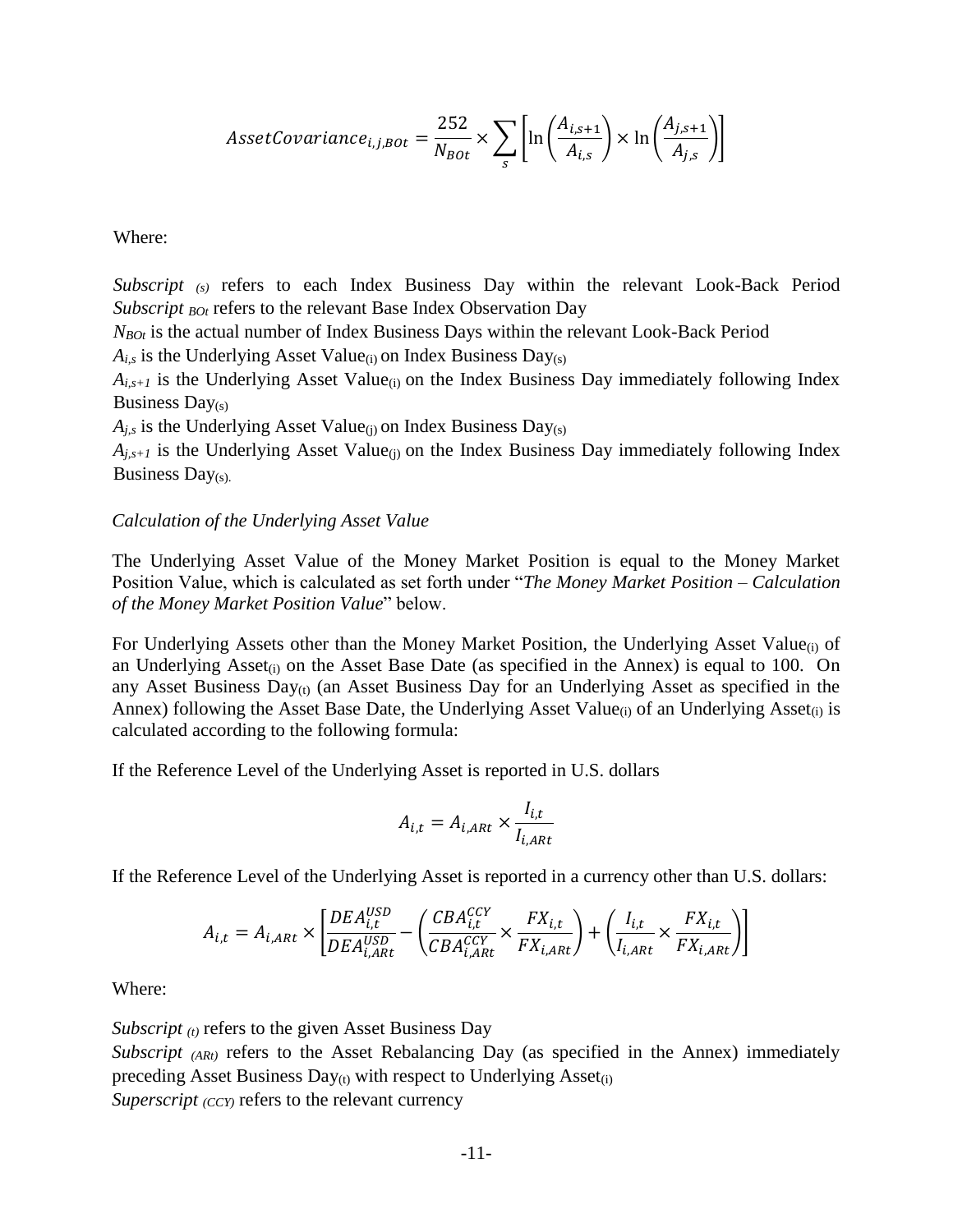*Ai,ARt* means the Underlying Asset Value(i) as of date*(ARt)*

 $I_{i,t}$  means the Reference Level of Underlying Asset<sub>(i)</sub> (determined as specified in the Annex) as of  $date_{(t)}$ 

 $I_{i,ARt}$  means the Reference Level of Underlying Asset<sub>(i)</sub> (determined as specified in the Annex) as of date*(ARt)*

 $FX_{i,t}$  means the applicable Currency Exchange Rate for Underlying Asset<sub>(i)</sub> as of date<sub>(t)</sub>

*FX*<sub>*i,ARt*</sub> means the applicable Currency Exchange Rate for Underlying Asset<sub>(i)</sub> as of date<sub>(*ARt*)</sub>

 $DEA_{i,t}$ <sup>USD</sup> means the U.S. dollar Earning Amount Level (determined as described under "Calculation of the U.S. dollar Earning Amount Level") as of date<sub>(t)</sub>

*DEAARt USD* means the U.S. dollar Earning Amount Level (determined as described under "*Calculation of the U.S. dollar Earning Amount Level*") as of date*(ARt)*

 $CBA<sub>i,t</sub>$ <sup>CCY</sup> means the Currency Borrowing Amount Level (determined as described under "*Calculation of the Currency Borrowing Amount Levels"*) for the currency in which the non-U.S. dollar denominated Underlying Asset<sub>(i)</sub> is denominated as of date $_{(t)}$ 

 $CBA<sub>i,ARt</sub>$ <sup>CCY</sup> means the Currency Borrowing Amount Level determined as described under "*Calculation of the Currency Borrowing Amount Levels"*) for the currency in which the non-U.S. dollar denominated Underlying Asset<sub>(i)</sub> is denominated as of date<sub>(ARt)</sub>

## *Calculation of the U.S. dollar Earning Amount Level*

The U.S. dollar Earning Amount Level has an initial value of 100 as of the U.S. dollar Earning Amount Base Date (as specified in the Annex).

On any calendar day $_{(t)}$  following the U.S. dollar Earning Amount Base Date, the U.S. dollar Earning Amount Level will be calculated according to the following formula:

$$
DEA_t^{USD} = DEA_{NRL}^{USD} \times \left(1 + NIR_{NRL} \times DCF_{NRL,t}\right)
$$

Where:

*Subscript (t)* refers to the given calendar day

*Subscript (NRt)* refers to the Notional Interest Rate Reset Day (as specified in the Annex) immediately preceding calendar  $day_{(t)}$ 

 $DEA_t$ <sup>*USD*</sup> means the U.S. dollar Earning Amount Level as of date<sub>(t)</sub>

DEA<sub>NRt</sub><sup>USD</sup> means the U.S. dollar Earning Amount Level as of date<sub>(NRt)</sub>

 $NIR_{NRt}$  means the Notional Interest Rate as of date<sub>(NRt)</sub>

 $DCF_{NRLt}$  is the day count fraction for the period from (but excluding) date<sub>(NRt)</sub> to (and including)  $date_{(t)}$ , determined by using the Day Count Convention (as specified in the Annex)

## *Calculation of the Currency Borrowing Amount Levels*

The Currency Borrowing Amount Level of each of the relevant currencies has an initial value of 100 as of the Currency Borrowing Amount Base Date (as specified in the Annex).

On any calendar day $_{(t)}$  following the Currency Borrowing Amount Base Date, the Currency Borrowing Amount Level for each of the relevant currencies will be calculated according to the following formula: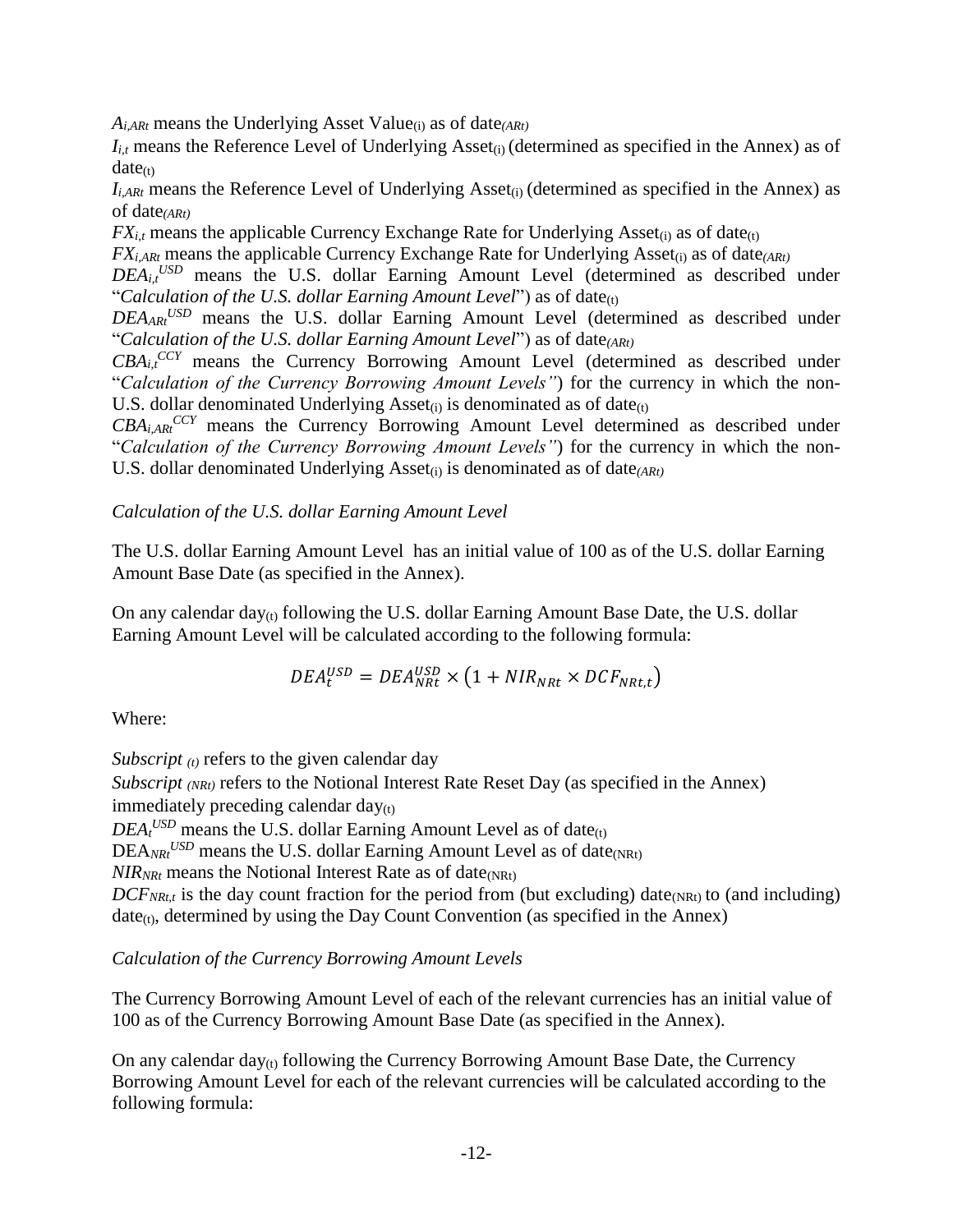$$
CBA_C^{CCY} = CBA_{CRt}^{CCY} \times \left(1 + R_{CRt}^{CCY} \times DCF_{CRt,t}^{CCY}\right)
$$

Where:

*Subscript (t)* refers to the given calendar day

*Subscript (CRt)* refers to the Currency Borrowing Amount Rate Reset Day (as specified in the Annex) immediately preceding calendar  $day_{(t)}$ 

*Superscript*  $\langle CCY \rangle$  refers to the relevant currency

 $CBA<sub>t</sub>$ <sup>*CCY*</sup> means the Currency Borrowing Amount Level of the relevant currency as of the date<sub>(t)</sub>  $CBA_{CR}^{CCY}$  means the Currency Borrowing Amount Level of the relevant currency as of date<sub>(CRt)</sub>  $R_{CR}^{CCY}$  means the Currency Borrowing Amount Rate of the relevant currency as of date(CRt)  $DCF_{CRt,t}^{CCY}$  is the day count fraction for the period from (but excluding) date<sub>(CRt)</sub> to (and including) date $_{(t)}$ , determined by using the Currency Borrowing Amount Rate Day Count Convention of the relevant currency (as specified in the Annex)

#### *Total Return Index Rebalancing and Volatility Control*

The Methodology has a volatility control feature applied on any Total Return Index Rebalancing Day. This has the effect of reducing the exposure of the Total Return Index to the performance of the Base Index (and subsequently the Underlying Indices) by rebalancing a portion of the Base Index into the Deleverage Position if the realized volatility of the Base Index exceeds the Volatility Cap of 5% (the "**Volatility Cap**") on any Total Return Index Rebalancing Day.

To operate the volatility control, the annualized historical realized volatility of the Base Index (the "**Annualized Base Index Realized Volatility**") is calculated (subject to the impact of disruptions as described below) over the relevant Volatility Cap Period (as described below) on each Total Return Index Rebalancing Day. As long as on any given Total Return Index Rebalancing Day such calculated volatility is equal to or less than the Volatility Cap, the weight of the Base Index in the Total Return Index will be set to 100% on that Total Return Index Rebalancing Day. However, if on any given Total Return Index Rebalancing Day such calculated volatility exceeds the Volatility Cap, the exposure of the Total Return Index to the Base Index will be partially rebalanced into the Deleverage Position for that Total Return Index Rebalancing Day, effected through a reduction of the Base Index weight (the "**Base Index Weight**" determined as described under *"Calculation of the Total Return Index"*) to the percentage that is equal to the Volatility Cap divided by such calculated volatility. As a result, the respective Underlying Index weights within the Index will be ratably reduced.

With respect to any given Total Return Index Rebalancing Day, the "**Volatility Cap Period**" is the period from (and including) the day which falls three (3) calendar months (or, if any such date is not an Index Business Day, the preceding Index Business Day) before the second Index Business Day prior to the given Total Return Index Rebalancing Day to (and including) the third Index Business Day prior to the given Total Return Index Rebalancing Day

## *Calculation of the Annualized Base Index Realized Volatility*

The Annualized Base Index Realized Volatility over the relevant Volatility Cap Period with respect to a given Total Return Index Rebalancing  $Day_{(t)}$  is calculated according to the following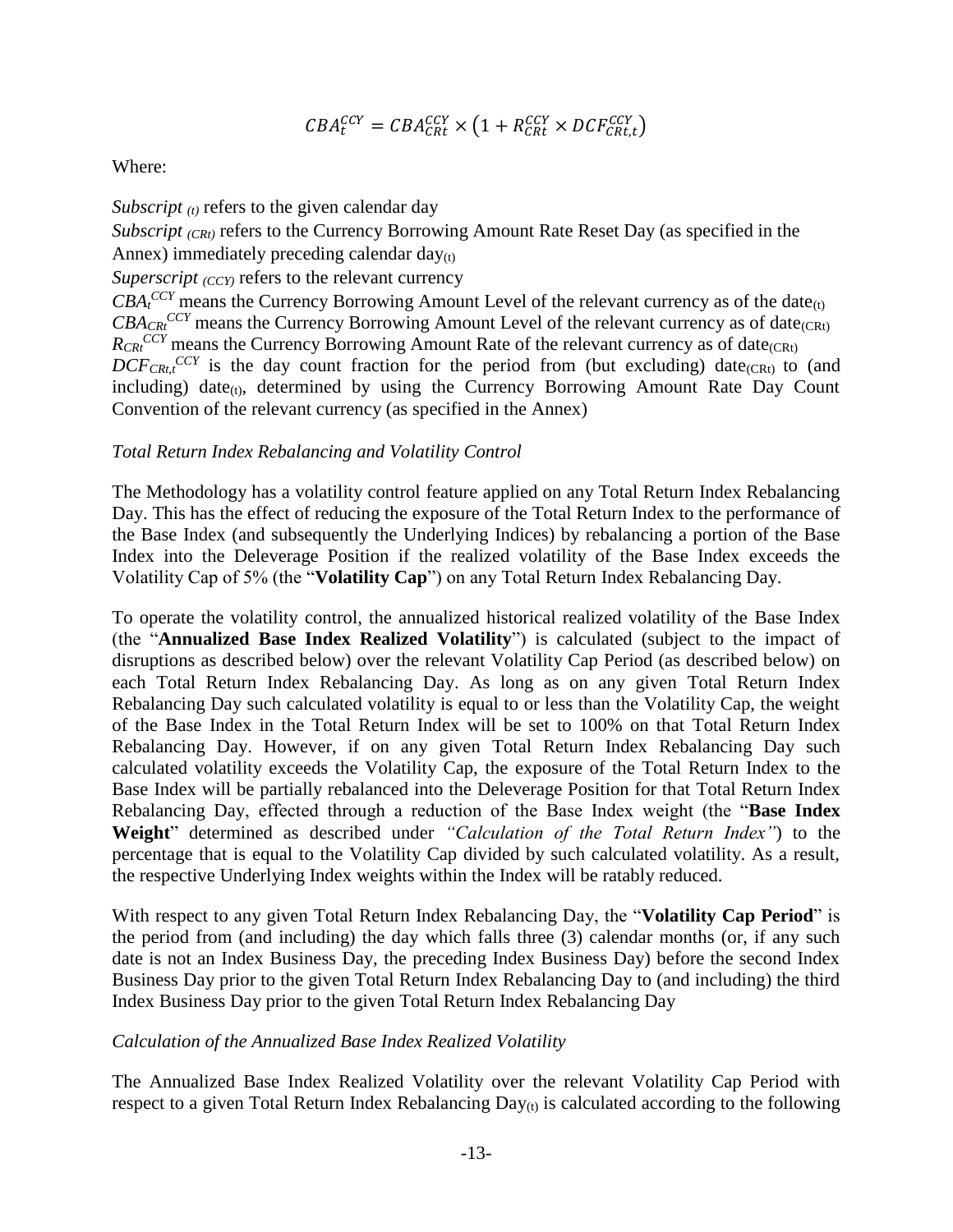formula:

$$
Base\_Index\_Realized\_Volatility_{TRRt} = \sqrt{\frac{252}{N_{TRRt}} \times \sum_{s} \left[ \ln \left( \frac{B_{S+1}}{B_{S}} \right) \right]^2}
$$

Where:

*Subscript (TRRt)* refers to the given Total Return Index Rebalancing Day

Base\_Index\_Realized\_Volatility<sub>TRRt</sub> is the Annualized Base Index Realized Volatility during the Volatility Cap Period as of the given Total Return Index Rebalancing Day *Subscript* (s) refers to each Index Business Day within the relevant Volatility Cap Period

*Subscript* (*s+1*) refers to the Index Business Day immediately following each Index Business Day

*(s)*

*NTRRt* is the actual number of Index Business Days within the relevant Volatility Cap Period;

*B<sup>s</sup>* is the Base Index Value on date*(s)*

 $B_{s+1}$  is the Base Index Value on the date $(s+1)$ 

## *Delayed Rebalancing; Impact of Disruptions*

If a Base Index Rebalancing Day or a Total Return Index Rebalancing Day must be effected on an Index Business Day on which a Market Disruption Event (as defined in "Market Disruption Events") occurs and is continuing with respect to any Underlying Asset included in the Index, the Calculation Agent shall postpone such Base Index Rebalancing Day or Total Return Index Rebalancing Day, as applicable, to the next Index Business Day on which no Market Disruption Event occurs or is continuing with respect to any Underlying Asset. The Calculation Agent shall then rebalance the Index as if (i) for each Underlying Asset that had not been affected by such Market Disruption Event, the Base Index Rebalancing Day (if applicable) and Total Return Index Rebalancing Day, respectively, occurred on the first day on which such Market Disruption Event occurred and (ii) for each Underlying Asset that had been affected by such Market Disruption Event, the Base Index Rebalancing Day (if applicable) and Total Return Index Rebalancing Day, respectively, occurred on the first day on which there was no Market Disruption Event occurring or continuing.

On the sixth Index Business Day following the occurrence of a Market Disruption Event with respect to any Underlying Asset included in the Index, if such Market Disruption Event is continuing, the Index Committee may determine in its sole discretion to instruct the Calculation Agent to rebalance the Index using a specified price. In the event the Index Committee determines on such sixth Business Day, in its sole discretion, that no such instructions should be given to the Calculation Agent, the Index Committee may revisit such determination on any Index Business Day thereafter on which the Market Disruption Event is continuing.

Solely for purposes of calculating Annualized Assets Combination Realized Volatility and Base Index Realized Volatility, for an Underlying Asset for which a Market Disruption Event has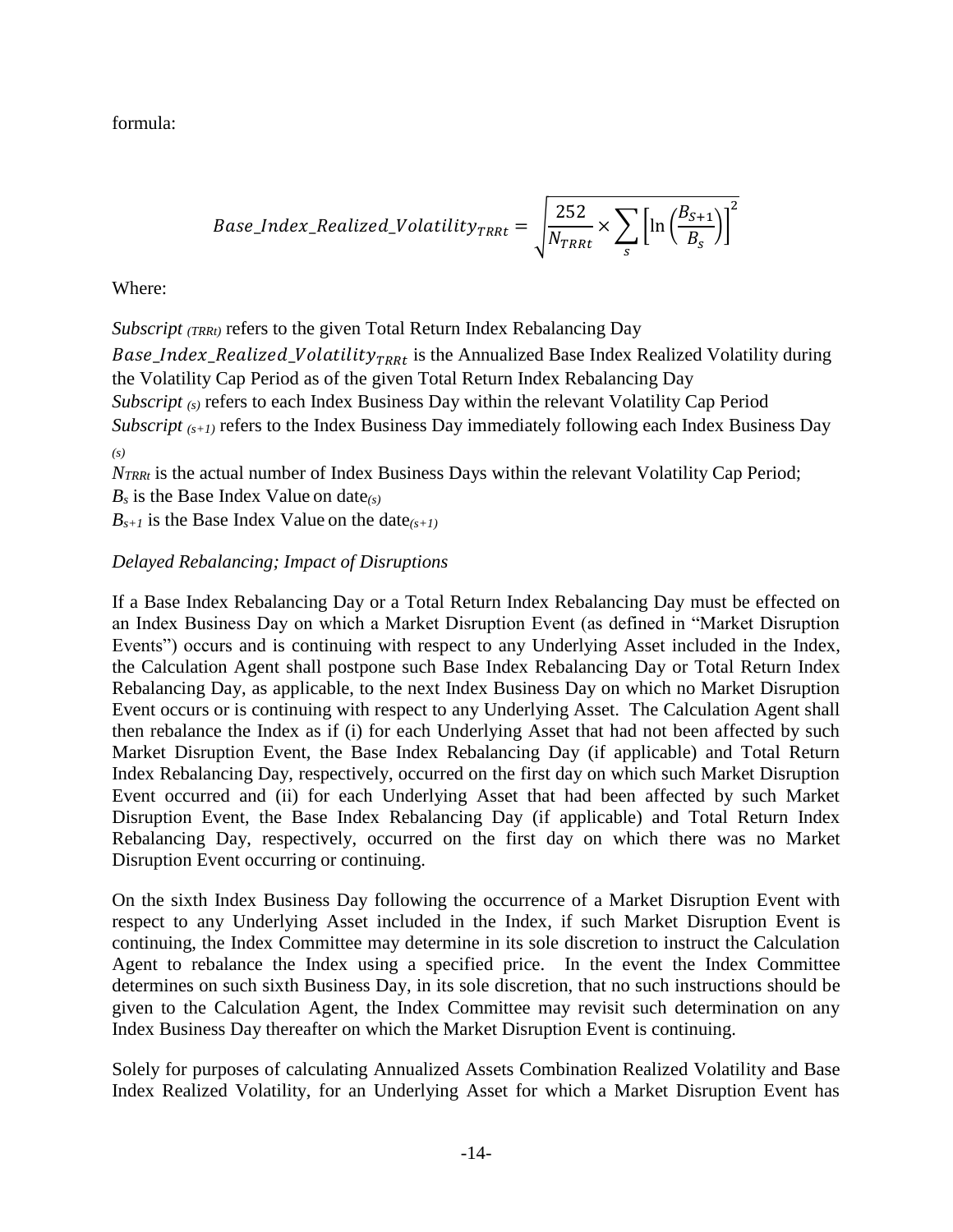occurred and is continuing on an Index Business Day, the Underlying Asset Value or the Base Index Value, as applicable, will (i) be calculated, in the event of a Trading Disruption related to movements in price that exceed limits established by the relevant exchange, by assuming the Reference Level of the affected Underlying Asset is equal to such price limit on such Index Business Day, (ii) be calculated, in the event of a Trading Disruption not related to movements in price that exceed limits established by the relevant exchange, by multiplying the Reference Level of the affected Underlying Asset on the immediately preceding relevant Index Business Day by the percentage change (whether positive or negative) of the Underlying Asset having the largest absolute change in Underlying Asset Value from the immediately preceding relevant Index Business Day to the relevant Index Business Day; *provided,* that if a Market Disruption Event has occurred and is continuing with respect to more than one Underlying Asset on an Index Business Day, then the Calculation Agent shall consult with the Index Committee to determine the values to be used for such disrupted Underlying Assets for purposes of calculating Annualized Assets Combination Realized Volatility and the Base Index Realized Volatility, such determination to be made by the Index Committee in its sole discretion based on its review of such market and other information as it believes relevant to such determination.

#### **Calculation of the Index**

The Index Value on the Index Base Date is equal to 100. On any given Index Business Day $_{(t)}$ following the Index Base Date, the Index Value is calculated according to the following formula:

$$
Index_t = Index_{IRt} \times \left[ \frac{TRV_t}{TRV_{IRt}} - Max(0, Interest\_Rate_{IRt}) \times DCF_{IRt,t} \right]
$$
  
×  $e^{(-Deduction\_Rate \times DCF_{IRt,t})}$ 

Where:

*Subscript*  $_{(t)}$  refers to the given Index Business Day $_{(t)}$ ;

*Subscript (IRt)* refers to the Interest Rate Reset Date immediately preceding (but not including) Index Business Day(t)

*Index<sub>t</sub>* means the Index Value as of date $(t)$ 

*IndexIRt* means the Index Value as of date*(IRt)*

 $TRV_t$  means the Total Return Index Value as of date<sub>(t)</sub>

*TRVIRt* means the Total Return Index Value as of date*(IRt)*

*Interest Rate<sub>IRt</sub>* means the Notional Interest Rate as of date<sub>(IRt)</sub>

*Deduction\_Rate* means the Daily Index Cost of 0.50% per annum

 $DCF_{IRt,t}$  is the day count fraction for the period from (but excluding) date<sub>(IRt)</sub> to (and including) the given Index Business  $Day_{(t)}$ , determined by using the Day Count Convention (as specified in the Annex)

*e* means the exponential function

*Calculation of the Total Return Index*

The Total Return Index Value on the Total Return Index Base Date is equal to 100. On any given Index Business  $Day_{(t)}$  following the Total Return Index Base Date, the Total Return Index Value is calculated according to the following formula: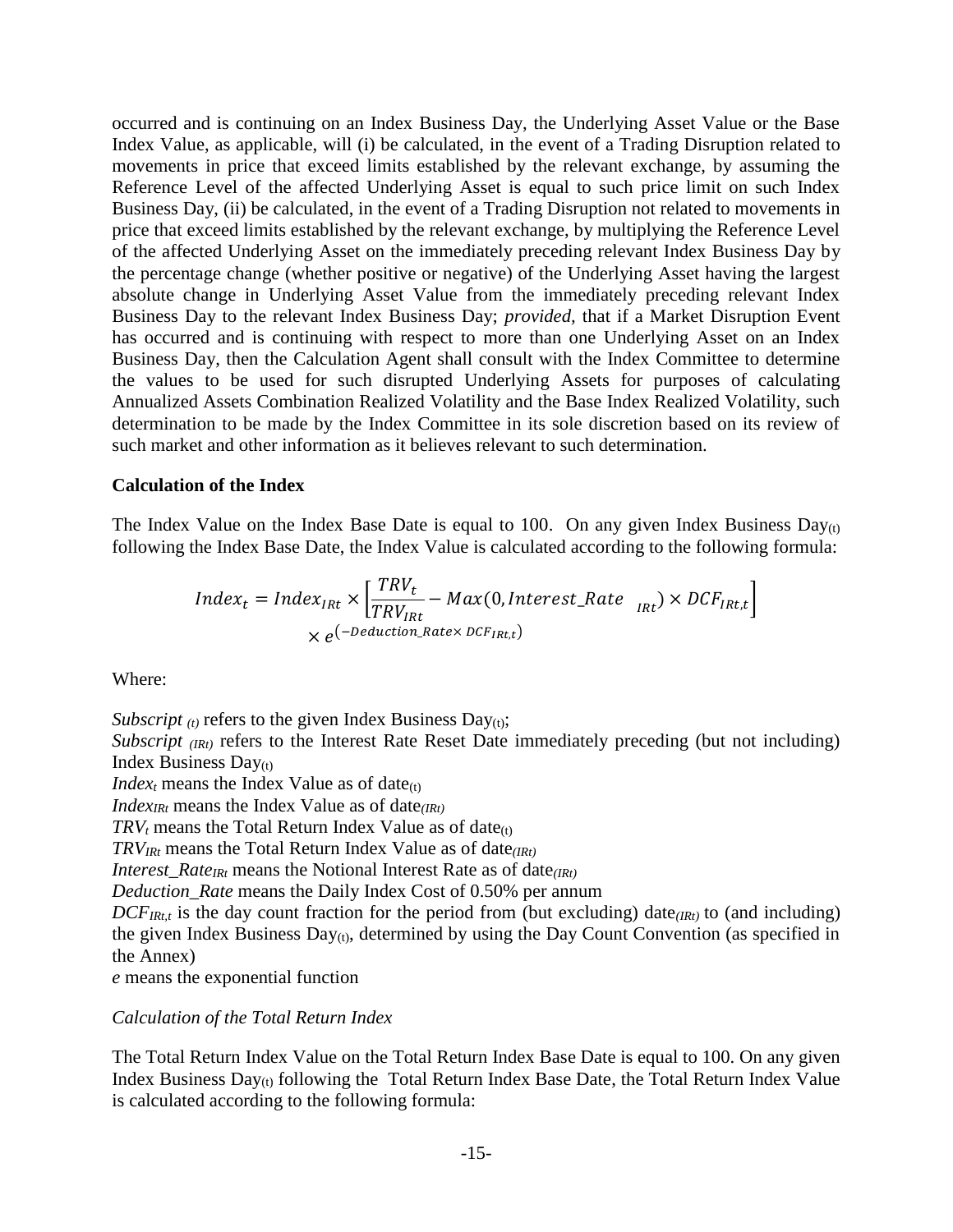$$
TRV_t = TRV_{TRRt} \times \left[ \frac{B_t}{B_{TRRt}} \times w_{TRRt}^B + \frac{DP_t}{DP_{TRRt}} \times (1 - w_{TRRt}^B) \right]
$$

Where:

*Subscript*  $_{(t)}$  refers to the given Index Business Day $_{(t)}$ *Subscript (TRRt)* refers to the Total Return Index Rebalancing Day immediately preceding (but not including) Index Business  $Day<sub>(t)</sub>$  $TRV_t$  means the Total Return Index Value as of date $(t)$ *TRVTRRt* means the Total Return Index Value as of date*(TRRt)*  $B_t$  means the Base Index Value as of date<sub>(t)</sub> *BTRRt* means the Base Index Value as of date*(TRRt)*  $DP<sub>t</sub>$  means the Deleverage Position Value as of date<sub>(t)</sub> *DPTRRt* means the Deleverage Position Value as of date*(TRRt)*

 $w_{TRRt}^B$  means the Base Index Weight as of date $(TTRt)$  and is calculated according to the following formula

$$
w_{\text{TRR}t}^{B} = \min\left(100\%, \frac{VolatilityCap}{Base\_Index\_Realized\_Volatility_{\text{TRR}t}}\right)
$$

Where:

 means the Volatility Cap (as defined under "*Total Return Index Rebalancing and Volatility Control*" above)

Base\_Index\_Realized\_Volatility<sub>TRRt</sub> means the Annualized Base Index Realized Volatility as of date(*TRRt)*.

#### *Deleverage Position Value*

On any Index Business  $Day_{(t)}$  following the Total Return Index Base Date, the Deleverage Position Value is equal to the Money Market Position Value (defined below) on that Index Business Day $(t)$ .

#### *Calculation of the Base Index*

The Base Index Value on the Base Index Base Date is equal to 100. On any given Index Business  $Day_{(t)}$  following the Base Index Base Date, the Base Index Value is calculated according to the following formula:

$$
B_t = B_{B R t} \times \left[1 + \sum_{i=1}^{n} w_{i,B R t} \times \left(\frac{A_{i,t}}{A_{i,B R t}} - 1\right)\right]
$$

Where:

*Subscript*  $_{(t)}$  refers to the given Index Business Day $_{(t)}$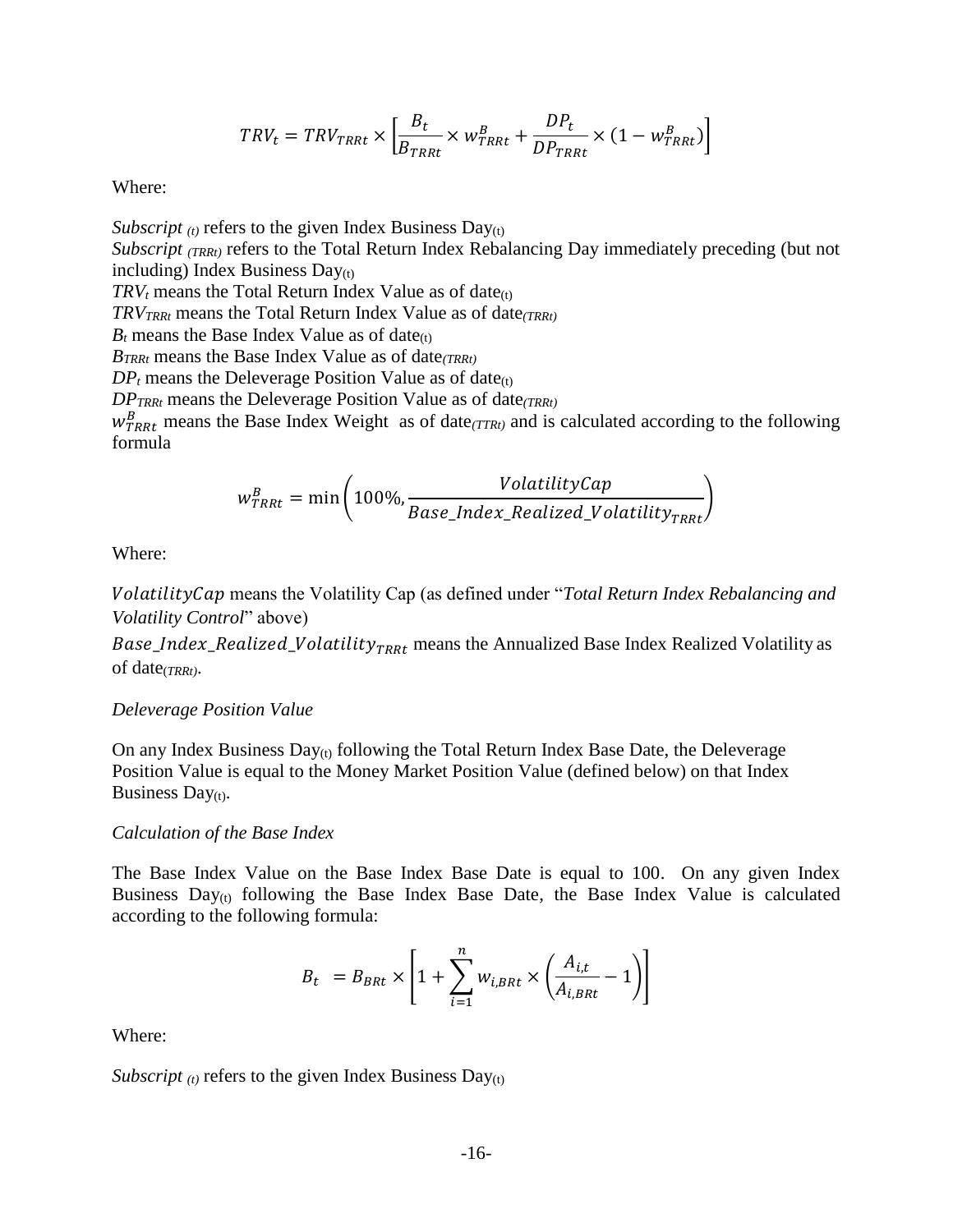*Subscript (BRt)* refers to the Base Index Rebalancing Day immediately preceding (but not including) Index Business  $Day_{(t)}$ *n* is the number of Underlying Assets (9)  $B_t$  means the Base Index Value as of date $(t)$ *BBRt* means the Base Index Value as of date*(BRt)*  $w_{i,BRt}$  is the Underlying Asset Weight<sub>(i)</sub> of Underlying Asset<sub>(i)</sub> as of date $_{(BRt)}$  $A_{i,t}$  means the Underlying Asset Value<sub>(i)</sub> of Underlying Asset<sub>(i)</sub> as of date<sub>(t)</sub> *Ai,BRt* means the Underlying Asset Value(i) of Underlying Asset(i) as of date*(BRt)*

## **The Money Market Position**

## *Overview*

The Money Market Position is intended to express the notional returns accruing to a hypothetical investor from an investment in a notional overnight money account denominated in U.S. dollars that accrues interest at a rate determined by reference to the Notional Interest Rate (the Federal Funds Rate, determined as specified in the Annex). The Money Market Position will have a positive notional return if the Notional Interest Rate is positive.

## *Calculation of the Money Market Position Value*

The value of the Money Market Position (the "**Money Market Position Value**") is equal to 100 on the Asset Base Date of the Money Market Position. On any calendar day $_{(t)}$  following the Index Base Date, the Money Market Position Value will be calculated according to the following formula:

$$
MMPV_t = MMPV_{NRL} \times (1 + NIR_{NRL} \times DCF_{NRL,t})
$$

Where:

*Subscript*  $(t)$  refers to the given calendar day *Subscript (NRt)* refers to the Notional Interest Rate Reset Day (as specified in the Annex) immediately preceding calendar  $day_{(t)}$  $MMPV<sub>t</sub>$  means the Money Market Position Value as of date<sub>(t)</sub>  $MMPV_{NRt}$  means the Money Market Position Value as of date<sub>(NRt)</sub>  $NIR_{NRt}$  means the Notional Interest Rate as of date<sub>(NRt)</sub>  $DCF_{NRLt}$  is the day count fraction for the period from (but excluding) date<sub>(NRt)</sub> to (and including)  $date_{(t)}$ , determined by using the Day Count Convention (as specified in the Annex)

## **Historical Data**

The "**Launch Date**" for the Index, which is the date the Calculation Agent began calculating the Index, is specified in the Annex. Therefore, historical information provided for the period from the Index Base Date until the Launch Date, is hypothetical and is provided as an illustration of how the Index would have performed during the period had the Calculation Agent begun calculating the Index on the Index Base Date using the Methodology. This data does not reflect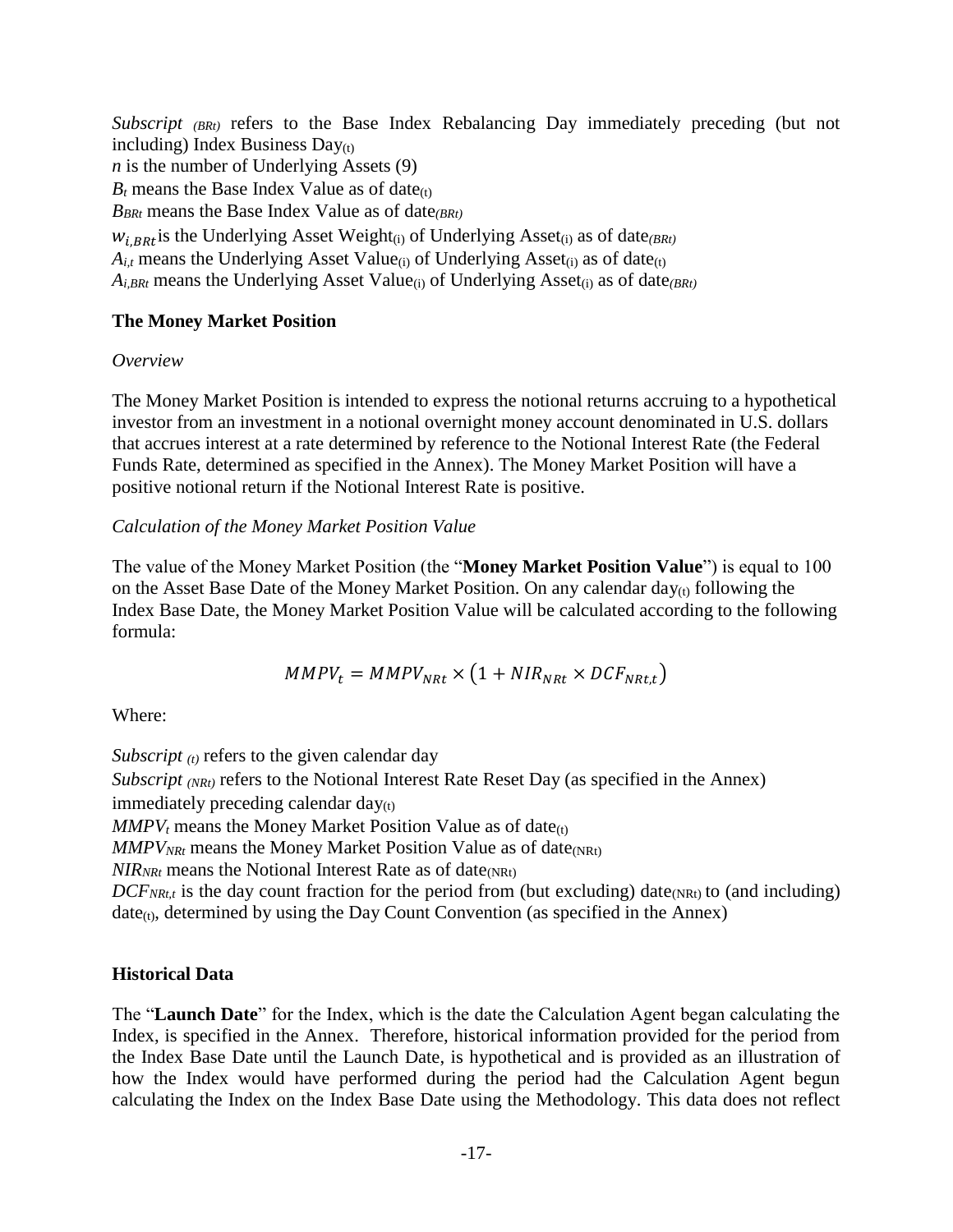actual performance, nor was a contemporaneous investment model run of the Index. Historical information for the period from and after the Launch Date is based on the actual performance of the Index.

Historical levels of the Index are calculated with reference to the Reference Level of each Underlying Index determined based on the latest available data published by the relevant Underlying Index Sponsor (as specified in the Annex).

## **Market Disruption Events**

A "**Market Disruption Event**" will have occurred in any of the following situations:

- (i) The official closing price, level, rate or other measure of any Underlying Asset is unavailable on any relevant day on which such measure is scheduled to be published (including cases where a member of the Goldman Sachs Group is the Underlying Index Sponsor of an Underlying Index);
- (ii) a relevant Exchange is not open for trading during its regular trading session, or closes prior to its scheduled closing time, on any relevant day or there is a material Exchange Disruption (as determined by the Calculation Agent);
- (iii) upon the occurrence or existence of a Trading Disruption, for more than two hours of trading, or at any time during the one-hour period that ends at the scheduled closing time of the relevant Exchange;
- (iv) upon the occurrence or existence of an Index Dislocation;
- (v) upon the occurrence or existence of a Force Majeure Event;
- (vi) a Currency Exchange Rate Disruption Event; or
- (vii) an Interest Rate Disruption Event.

A "**Trading Disruption**" means any suspension of or limitation imposed on trading by the relevant Exchange, and whether by reason of movements in price exceeding limits permitted by the relevant reference exchange or otherwise, relating to any component of an Underlying Index.

An "**Exchange Disruption**" means any event that disrupts or impairs (as determined by the Calculation Agent in consultation with the Index Committee) the ability of market participants in general to effect transactions in, materially increases the costs of transacting in,or obtain market values for, any Underlying Index or its underlying constituents on the relevant Exchange.

"**Exchange**" means the relevant exchanges on which the components of the Underlying Indices are traded as set forth in the Annex.

An "**Index Dislocation**" means the Calculation Agent (in consultation with the Index Committee) determines that a market participant, as a result of a market-wide condition relating to the Index or any Underlying Asset would (i) be unable, after using commercially reasonable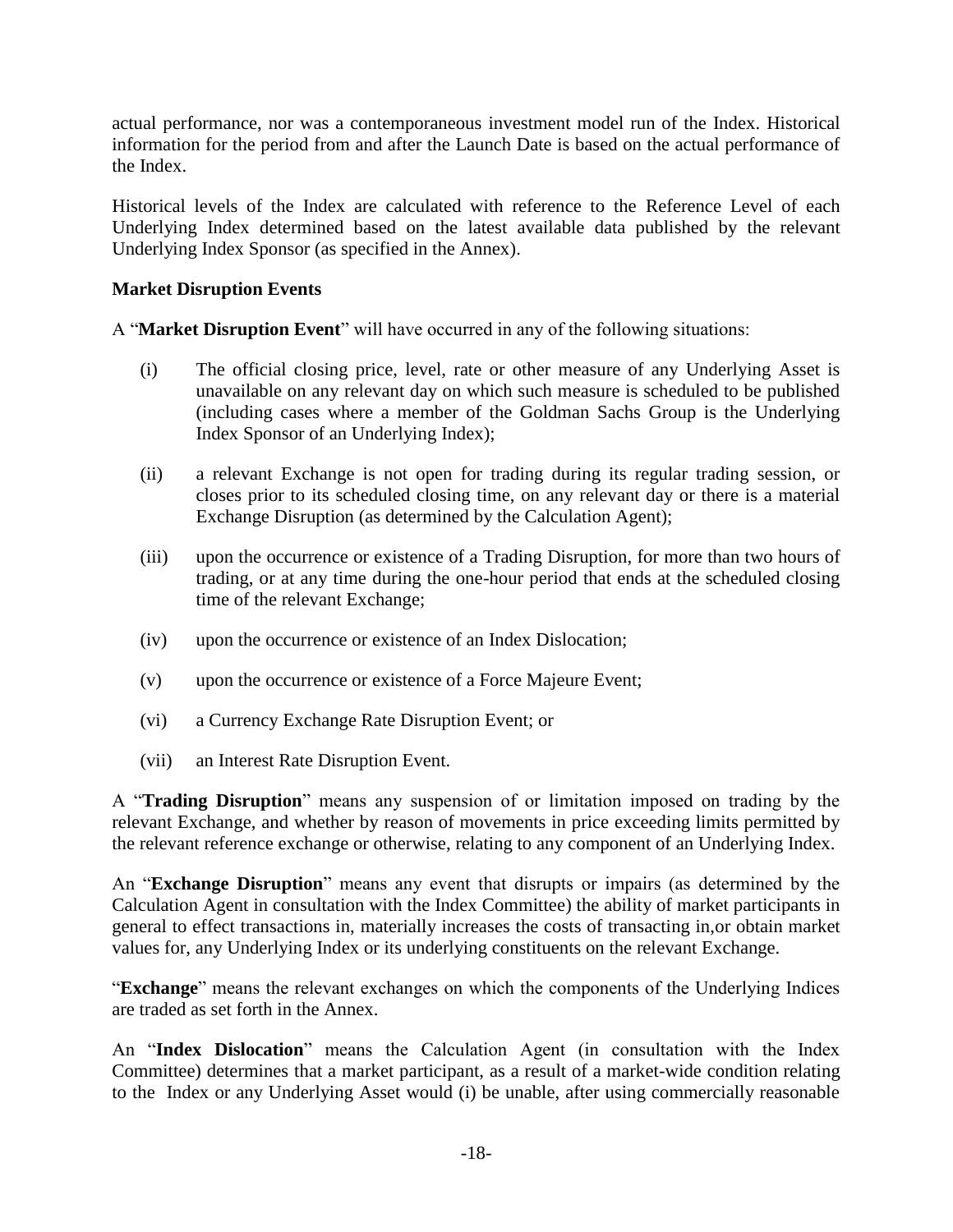efforts, to acquire, establish, re-establish, substitute, maintain, unwind, or dispose of all or a material portion of any hedge position relating to the Index or an Underlying Asset, or (ii) incur a materially increased cost in doing so, including due to any capital requirements or other law or regulation.

A "**Force Majeure Event**" means the Calculation Agent determines that there has been the occurrence of a systems failure, natural or man-made disaster, act of God, armed conflict, act of terrorism, riot or labor disruption or any similar intervening circumstance that is beyond the reasonable control of the Index Sponsor, Calculation Agent or any of their respective affiliates that Calculation Agent determines is likely to have a material effect on an Underlying Asset, or on its ability to perform its role in respect of the Index.

"**Currency Exchange Rate Disruption Event**" means (and a Currency Exchange Rate Disruption Event shall be deemed to have occurred if),

- (i) in respect of a Currency Exchange Rate and a relevant day:
	- a) such currency exchange rate splits into dual or multiple currency exchange rates;
	- b) the currency exchange rate specified in the Annex is not published on a date on which it is scheduled for publication and the Calculation Agent is unable to determine (after consultation with the Index Committee) any commercially reasonable substitute;
	- c) event has occurred in or affecting any relevant jurisdiction that generally makes it impossible to deliver (1) a relevant currency (as specified in the Annex) from accounts inside such jurisdiction to accounts outside such jurisdiction, or (2) a relevant currency (as specified in the Annex) between accounts inside such jurisdiction for the applicable reference currency or to a party that is a non resident of such jurisdiction; or
	- d) the applicable reference currency ceases to exist and has not been replaced by a new currency; and
- (ii) in respect of a Currency Borrowing Amount Rate and a relevant day:
	- a) such Currency Borrowing Amount Rate is not published on a date on which it is scheduled for publication; or
	- b) such Currency Borrowing Amount Rate is no longer published.
- "**Interest Rate Disruption Event"** means (and an Interest Rate Disruption Event shall be deemed to have occurred if), in respect of the Notional Interest Rate and a relevant day:

(a) such Notional Interest Rate is not published on a date on which it is scheduled for publication; or

(b) such Notional Interest Rate is no longer published.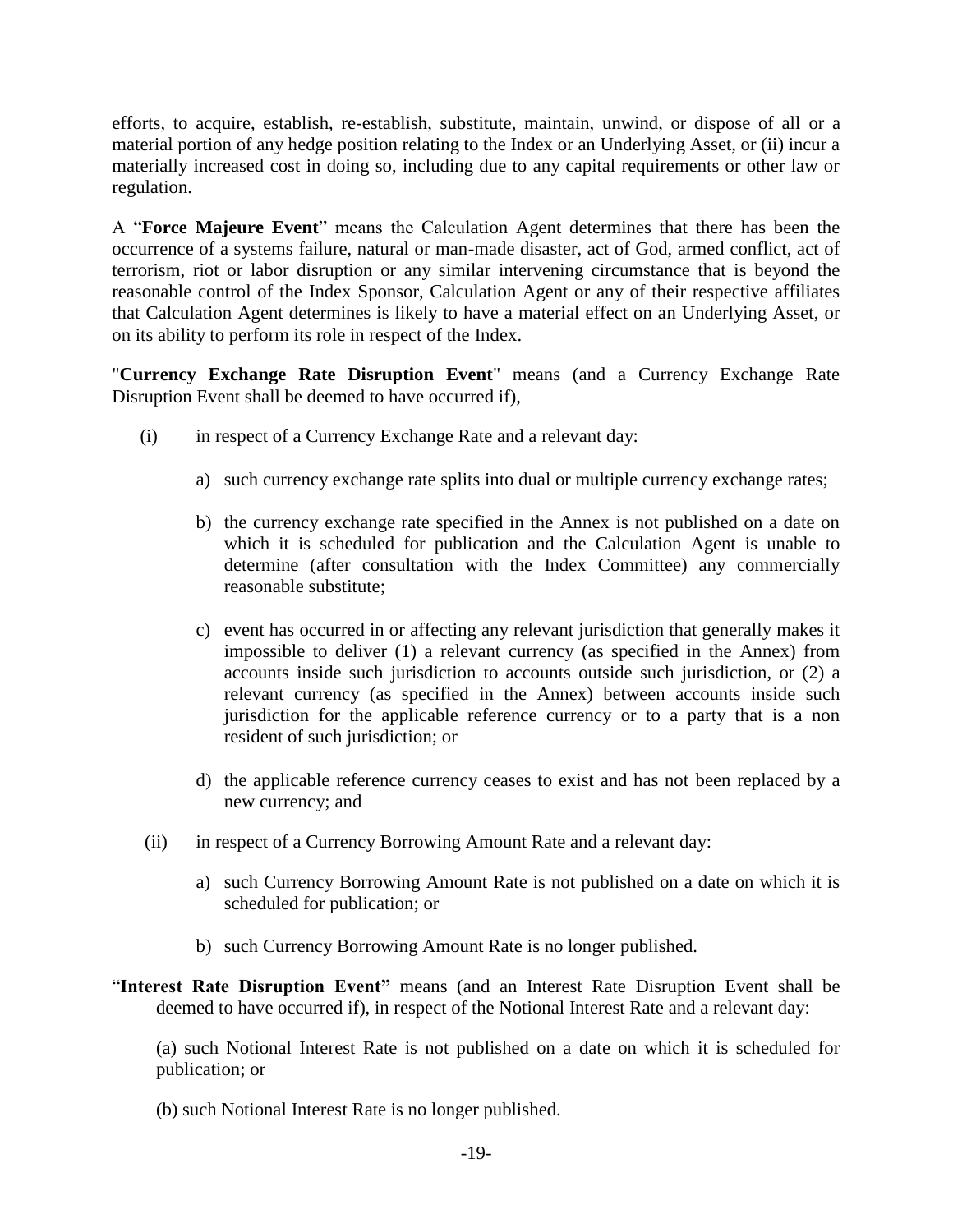On any Index Business Day on which a Market Disruption Event occurs or is continuing with respect to any non-zero weighted Underlying Assets included in the Index, the Calculation Agent shall postpone calculation of the Index Value to the next Index Business Day on which no Market Disruption Event occurs or is continuing with respect to any Underlying Assets, and an indicative level for the Index will be published. Such level will be identified as a "disrupted indicative level". The Calculation Agent shall resume calculating the Index Value on the first Index Business Day on which no Market Disruption Event is occurring or continuing with respect to any Underlying Asset by using (i) for the weight of each Underlying Asset that had not been affected by such Market Disruption Event, the weight that would have been used as if the Base Index Rebalancing Day (if applicable) and Total Return Index Rebalancing Day, respectively, occurred on the first day on which such Market Disruption Event occurred and (ii) for the weight of each Underlying Asset that had been affected by such Market Disruption Event, the weight of the Index Business Day immediately preceding the first day of such Market Disruption Event. The Calculation Agent, in consultation with the Index Committee, may use the Currency Borrowing Amount Rate or Notional Interest Rate in effect prior to such market disruption during the period of any market disruption event with respect to a Currency Borrowing Amount Rate.

On the sixth Index Business Day following the occurrence of a Market Disruption Event with respect to any Underlying Assets included in the Index, if such Market Disruption Event is continuing and such Underlying Assets have not been removed from the Index, the Index Committee may determine in its sole discretion to instruct the Calculation Agent to calculate the Index, using a price for such Underlying Assets as determined by the Index Committee in its sole discretion. In the event the Index Committee determines on such sixth Business Day, in its sole discretion, that no such instructions should be given to the Calculation Agent, the Index Committee may revisit such determination on any Index Business Day thereafter on which the Market Disruption Event is continuing.

Notwithstanding the foregoing, in the event of a Force Majeure Event in which all Underlying Assets are affected, the calculation and publication of the Index will be postponed until, in the determination of the Calculation Agent, such Force Majeure Event has been resolved.

#### **Revision to Index Values in the Event of Data Error**

If the Calculation Agent determines that the price made available for an Underlying Index with a non-zero weighting in the Index (or the published level of a Notional Interest Rate, Currency Exchange Rate or Currency Borrowing Amount Rate) reflects a manifest error, the calculation of the Index shall be delayed until such time as a corrected price or level is made available. In the event a corrected price or level is not made available on a timely basis, or in the event that the price made available for an Underlying Index (or the published level of a Notional Interest Rate, Currency Exchange Rate or Currency Borrowing Amount Rate) is subsequently corrected and such correction is published, then the Calculation Agent may, if practicable and if the Calculation Agent determines acting in good faith that such error is material, adjust or correct the relevant calculation or determination, including the level of the Underlying Index, as of any Index Business Day to take into account such correction.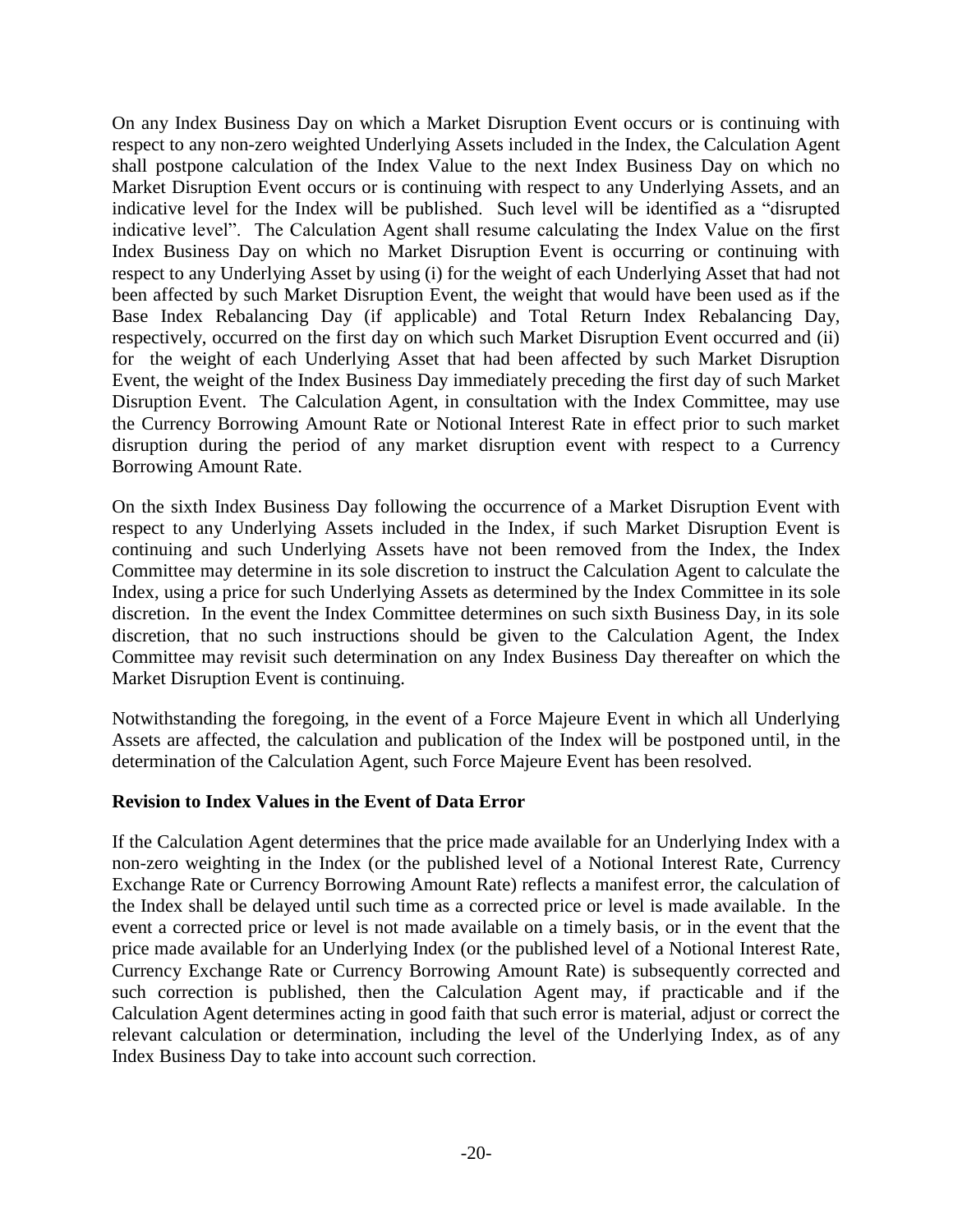On any Base Index Observation Day or Total Return Index Rebalancing Day, respectively, during which the price for an Underlying Index reflects such an error (and such error has not been corrected), the Underlying Assets Target Weights, respectively the Base Index Weight, will be calculated using the price made available by the relevant Underlying Index Sponsor (notwithstanding any manifest error). If the Calculation Agent determines that any such error is material (as described above) and if the relevant Underlying Index Sponsor subsequently corrects the price it has made available, the Index Value may be calculated using such corrected price, but the quantities of the Underlying Assets implied by the Underlying Assets Target Weights and the Base Index Weight (prior to the error being corrected) will not be adjusted.

#### **Licensing Information**

Goldman, Sachs & Co. is the sole licensing agent for the Index. Questions about licensing the Index can be directed to the individuals listed under "Contact Information" below.

#### **Contact Information**

*Equity STS Group*

Philip Coureau – 212 357 2861 – eq-esg-sts@gs.com

*Media Relations*

Michael Duvally – 212 902 2605 – Michael.Duvally@gs.com

#### **Calculation Agent Website**

http://www.solactive.com/

#### **Disclaimers**

Trademarks: The "GS Momentum Builder<sup>®</sup> Multi-Asset Class Index" is a trademark of Goldman, Sachs & Co.

"Bloomberg®", and "Bloomberg Commodity Index**SM**" are service marks of Bloomberg Finance L.P. and its affiliates (collectively, "Bloomberg") and have been licensed for use for certain purposes by Goldman, Sachs & Co. Neither Bloomberg nor UBS Securities LLC and its affiliates (collectively, "UBS") are affiliated with Goldman, Sachs & Co., and Bloomberg and UBS do not approve, endorse, review, or recommend the GS Momentum Builder $^{\circledR}$ Multi-Asset Class Index. Neither Bloomberg nor UBS guarantees the timeliness, accurateness, or completeness of any data or information relating to the Bloomberg Commodity Index or.

The GS Momentum Builder® Multi-Asset Class Index is not sponsored, endorsed, sold or promoted by Bloomberg, UBS AG, UBS Securities LLC ("UBS Securities") or any of their subsidiaries or affiliates. None of Bloomberg, UBS AG, UBS Securities or any of their subsidiaries or affiliates makes any representation or warranty, express or implied, to the owners of or counterparties to the GS Momentum Builder<sup>®</sup> Multi-Asset Class Index or any member of the public regarding the advisability of investing in securities or commodities generally or in the GS Momentum Builder® Multi-Asset Class Index particularly. The only relationship of Bloomberg, UBS AG, UBS Securities or any of their subsidiaries or affiliates to Goldman, Sachs & Co. is the licensing of certain trademarks, trade names and service marks and of the Bloomberg Commodity IndexSM, which is determined, composed and calculated by Bloomberg in conjunction with UBS Securities without regard to Goldman, Sachs &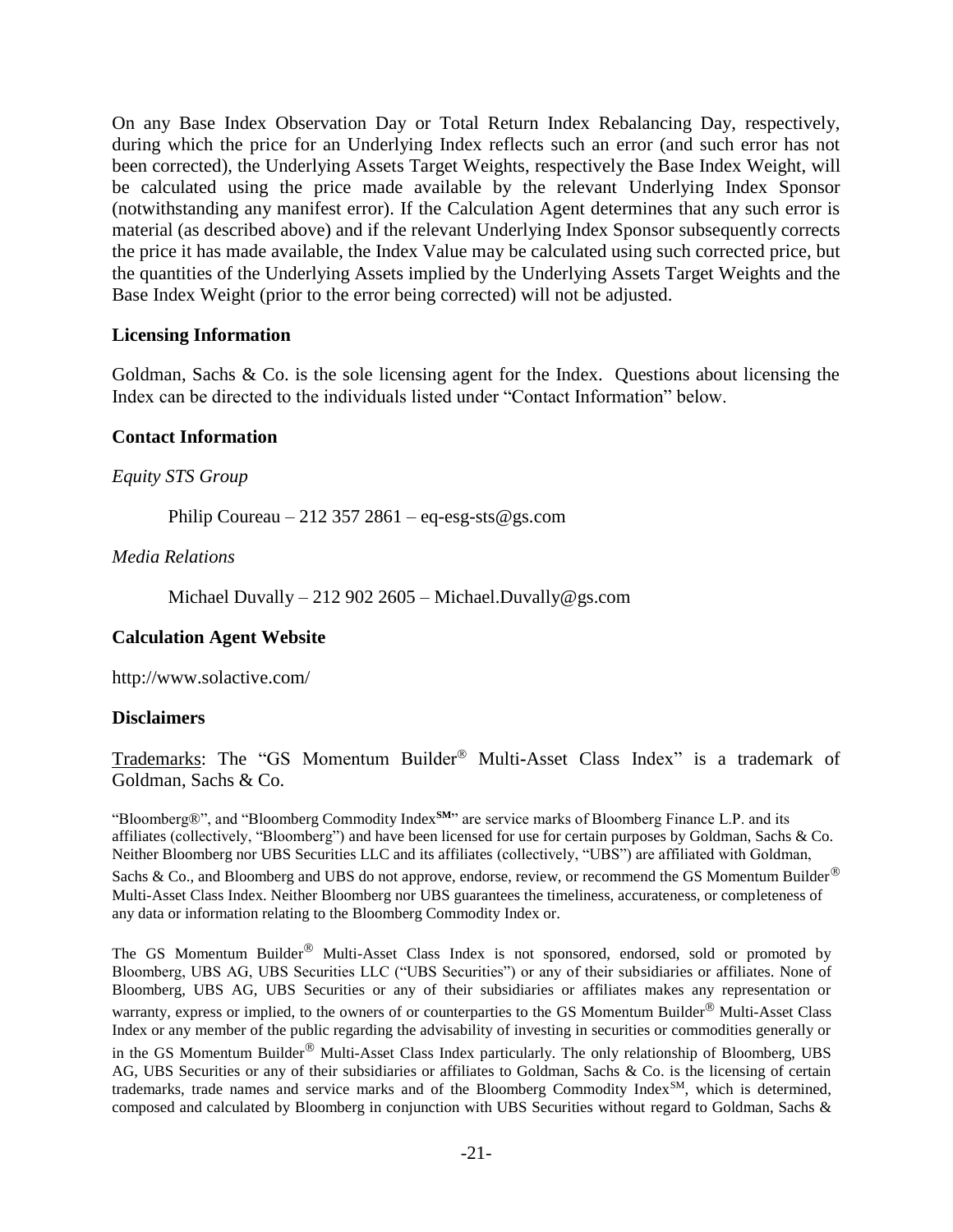Co. or the GS Momentum Builder<sup>®</sup> Multi-Asset Class Index. Bloomberg and UBS Securities have no obligation to take the needs of Goldman, Sachs & Co. or the owners of the financial products linked to the GS Momentum Builder<sup> $<sup>®</sup>$ </sup> Multi-Asset Class Index into consideration in determining, composing or calculating Bloomberg</sup> Commodity Index<sup>SM</sup>. None of Bloomberg, UBS AG, UBS Securities or any of their respective subsidiaries or affiliates is responsible for or has participated in the determination of the timing of, prices at, or quantities of the financial products linked to the GS Momentum Builder<sup>®</sup> Mult-Asset Class Index. None of Bloomberg, UBS AG, UBS Securities or any of their subsidiaries or affiliates shall have any obligation or liability, including, without limitation, to financial products linked to the GS Momentum Builder® Mult-Asset Class Index customers, in connection with the administration, marketing or trading of the GS Momentum Builder $^{\circledR}$  Multi-Asset Class Index. Notwithstanding the foregoing, UBS AG, UBS Securities and their respective subsidiaries and affiliates may independently issue and/or sponsor financial products unrelated to the financial products linked to the GS Momentum Builder<sup>®</sup> Mult-Asset Class Index currently being issued by Goldman, Sachs & Co., but which may be similar to and competitive with the financial products linked to the GS Momentum Builder $^{\circledR}$  Mult-Asset Class

Index. In addition, UBS AG, UBS Securities and their subsidiaries and affiliates actively trade commodities, commodity indexes and commodity futures (including the Bloomberg Commodity Index<sup>SM</sup> and Bloomberg Commodity Index Total Return<sup>SM</sup>), as well as swaps, options and derivatives which are linked to the performance of such commodities, commodity indexes and commodity futures. It is possible that this trading activity will affect

the value of the Bloomberg Commodity Index<sup>SM</sup> and financial products linked to the GS Momentum Builder® Mult-Asset Class Index.

NONE OF BLOOMBERG, UBS AG, UBS SECURITIES OR ANY OF THEIR SUBSIDIARIES OR AFFILIATES GUARANTEES THE ACCURACY AND/OR THE COMPLETENESS OF THE BLOOMBERG COMMODITY INDEXSM OR ANY DATA RELATED THERETO AND NONE OF BLOOMBERG, UBS AG, UBS SECURITIES OR ANY OF THEIR SUBSIDIARIES OR AFFILIATES SHALL HAVE ANY LIABILITY FOR ANY ERRORS, OMISSIONS OR INTERRUPTIONS THEREIN. NONE OF BLOOMBERG, UBS AG, UBS SECURITIES OR ANY OF THEIR SUBSIDIARIES OR AFFILIATES MAKES ANY WARRANTY, EXPRESS OR IMPLIED, AS TO RESULTS TO BE OBTAINED BY GOLDMAN, SACHS & CO., OWNERS OF THE FINANCIAL PRODUCTS LINKED TO THE GS MOMENTUM BUILDER® MULTI-ASSET CLASS INDEX OR ANY OTHER PERSON OR ENTITY FROM THE USE OF THE BLOOMBERG COMMODITY INDEXSM OR ANY DATA RELATED THERETO. NONE OF BLOOMBERG, UBS AG, UBS SECURITIES OR ANY OF THEIR SUBSIDIARIES OR AFFILIATES MAKES ANY EXPRESS OR IMPLIED WARRANTIES AND EXPRESSLY DISCLAIMS ALL WARRANTIES OF MERCHANTABILITY OR FITNESS FOR A PARTICULAR PURPOSE OR USE WITH RESPECT TO THE BLOOMBERG COMMODITY INDEX<sup>SM</sup> OR ANY DATA RELATED THERETO. WITHOUT LIMITING ANY OF THE FOREGOING, TO THE MAXIMUM EXTENT ALLOWED BY LAW, BLOOMBERG, ITS LICENSORS (INCLUDING UBS), AND ITS AND THEIR RESPECTIVE EMPLOYEES, CONTRACTORS, AGENTS, SUPPLIERS, AND VENDORS SHALL HAVE NO LIABILITY OR RESPONSIBILITY WHATSOEVER FOR ANY DAMAGES—WHETHER INDIRECT, CONSEQUENTIAL, INCIDENTAL, PUNITIVE OR OTHERWISE—ARISING IN CONNECTION WITH THE GS MOMENTUM BUILDER<sup>®</sup> MULTI-ASSET CLASS INDEX OR THE BLOOMBERG COMMODITY INDEX OR ANY DATA OR VALUES RELATING THERETO—WHETHER ARISING FROM THEIR NEGLIGENCE OR OTHERWISE, EVEN IF NOTIFIED OF THE POSSIBILITY THEREOF. THERE ARE NO THIRD PARTY BENEFICIARIES OF ANY AGREEMENTS OR ARRANGEMENTS AMONG BLOOMBERG, UBS SECURITIES AND GOLDMAN, SACHS & CO., OTHER THAN UBS AG.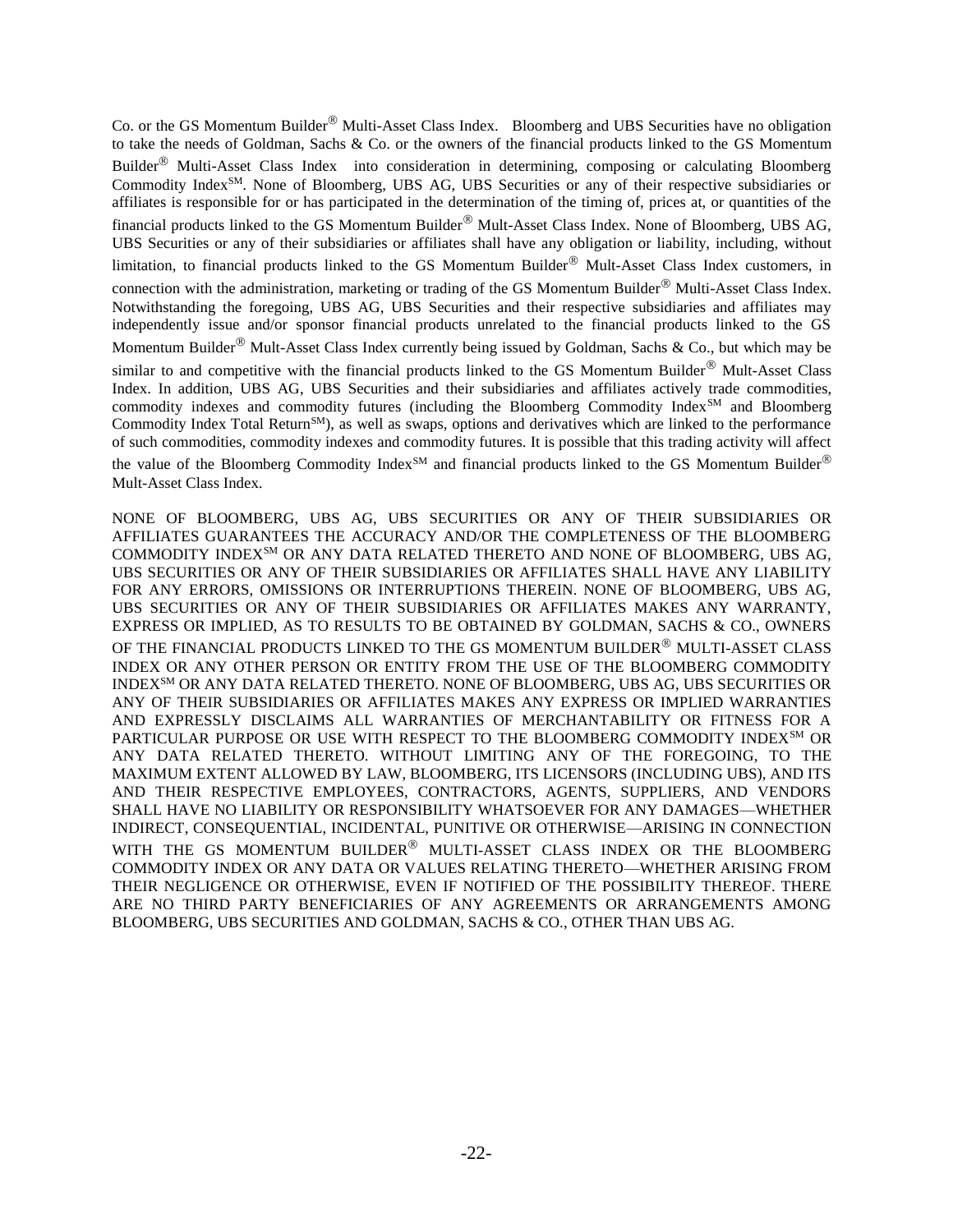#### **ANNEX**

| <b>Index Base Date</b>                            | December 21, $2001$ <sup>*</sup>                                                                                                                                                                                                                                                                                                                                                                                                |
|---------------------------------------------------|---------------------------------------------------------------------------------------------------------------------------------------------------------------------------------------------------------------------------------------------------------------------------------------------------------------------------------------------------------------------------------------------------------------------------------|
| <b>Total Return Index Base</b><br>Date            | December 21, 2001                                                                                                                                                                                                                                                                                                                                                                                                               |
| <b>Base Index Base Date</b>                       | September 4, 2001                                                                                                                                                                                                                                                                                                                                                                                                               |
| <b>Launch Date</b>                                | July 25, 2014                                                                                                                                                                                                                                                                                                                                                                                                                   |
| <b>Index Bloomberg Ticker</b>                     | <b>GSMBMAC</b> Index                                                                                                                                                                                                                                                                                                                                                                                                            |
| <b>Index Reuters Ticker</b>                       | .GSMBMAC                                                                                                                                                                                                                                                                                                                                                                                                                        |
| <b>Index Business Day</b>                         | Each day which is an Asset Business Day for all of the Underlying<br>Assets                                                                                                                                                                                                                                                                                                                                                     |
| <b>Asset Rebalancing Day</b>                      | Each day that is an Asset Business Day for all of the Underlying<br>Assets.                                                                                                                                                                                                                                                                                                                                                     |
| <b>Notional Interest Rate</b>                     | USD-FEDERAL-FUNDS-H15 (as provided by Reuters on page<br>FEDFUNDS1 or by another recognized source used for the purpose<br>of displaying such rate).<br>For any given calendar day which is not a scheduled publication<br>day for the Notional Interest Rate, the Calculation Agent will use<br>for such calendar day the Notional Interest Rate for the scheduled<br>publication day immediately preceding such calendar day. |
| <b>Notional Interest Rate</b><br><b>Reset Day</b> | Each day which is a New York business day                                                                                                                                                                                                                                                                                                                                                                                       |
| Day Count Convention                              | Actual/360, meaning the number of days in the relevant period<br>divided by 360.                                                                                                                                                                                                                                                                                                                                                |

The Index, including the Base Index and the Total Return Index, launched on the Launch Date. Each of the Underlying Indices also had a launch date that is different from the Asset Base Date shown below. Performance indicated before the relevant launch date is hypothetical and has been calculated back to the relevant base date using the methodology and assumptions about certain of the components and decisions the Calculation Agent of the Index or the Underlying Indices may have made. Index values calculated for periods in which the Index or any Underlying Index did not yet exist may not reflect the actual Index Value or Underlying Index level that would have been calculated on that date if, in fact, such index had existed at that point in time.

 $\overline{a}$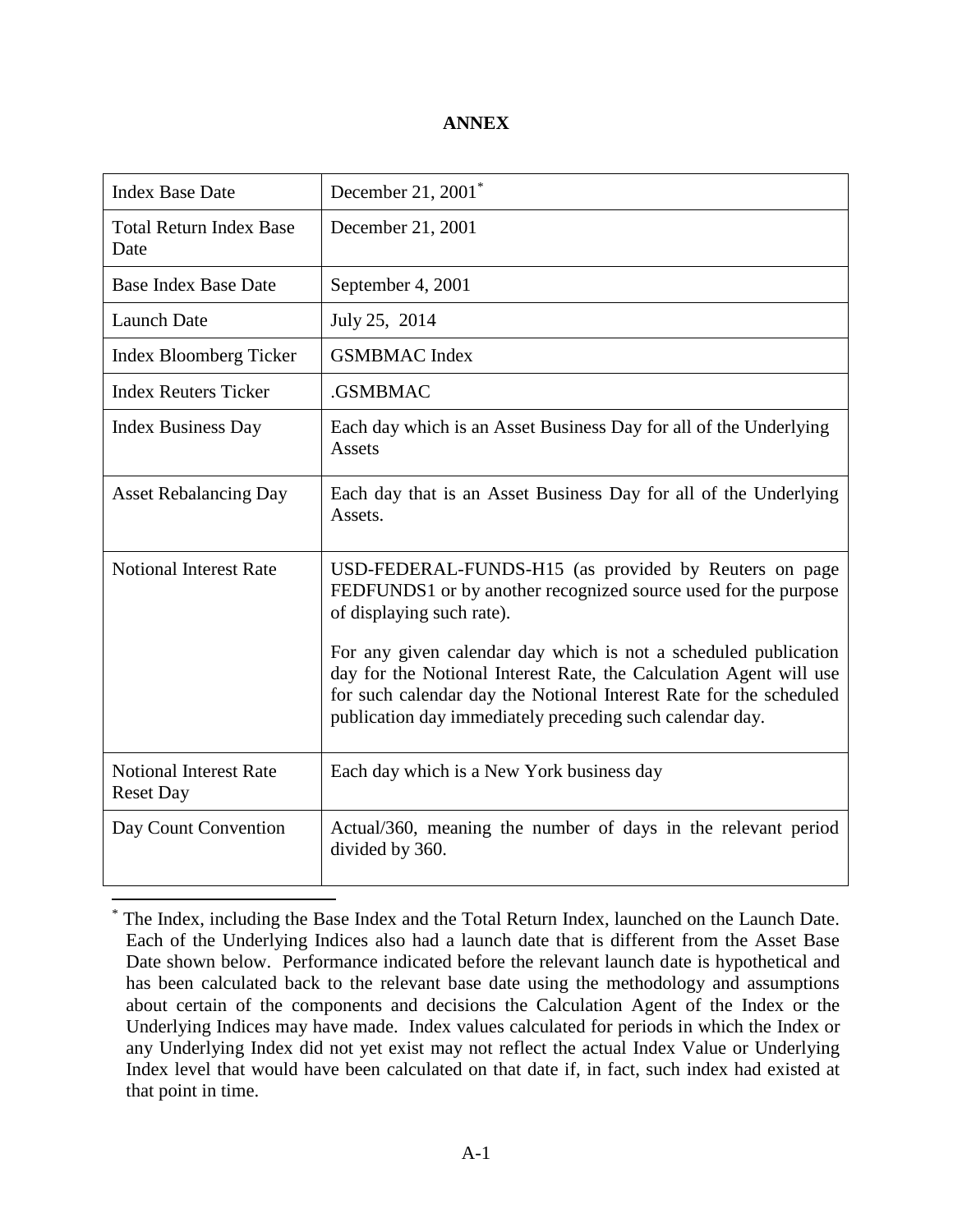| <b>Currency Borrowing</b><br><b>Amount Rates and</b><br><b>Business Days</b> | <b>Currency</b>                                                                                                                                                                              | <b>Currency Borrowing</b><br><b>Amount Rate</b>                                                                                                                                                                                                                                                                                                                                                                                                                                      | <b>Currency</b><br><b>Borrowing</b><br><b>Amount</b><br>Rate<br><b>Business</b><br><b>Days</b> | <b>Currency</b><br><b>Borrowing</b><br><b>Amount</b><br><b>Rate Day</b><br>Count<br>Convention             |  |  |
|------------------------------------------------------------------------------|----------------------------------------------------------------------------------------------------------------------------------------------------------------------------------------------|--------------------------------------------------------------------------------------------------------------------------------------------------------------------------------------------------------------------------------------------------------------------------------------------------------------------------------------------------------------------------------------------------------------------------------------------------------------------------------------|------------------------------------------------------------------------------------------------|------------------------------------------------------------------------------------------------------------|--|--|
|                                                                              | <b>EUR</b>                                                                                                                                                                                   | On or before December 31,<br>2021, EUR-EONIA (as<br>provided by Reuters on<br><b>EONIA</b><br>RSF.REC.EONIA=.NaE or<br>another recognized source, as<br>determined by the Calculation<br>Agent, used for the purpose of<br>displaying such rate).<br>On or after January 3, 2022,<br>8.5bps + $\epsilon$ STR (as provided<br>by Reuters on EUROSTR= or<br>another recognized source, as<br>determined by the Calculation<br>Agent, used for the purpose of<br>displaying such rate). | <b>Business</b><br>days as per<br><b>TARGET</b><br>system                                      | Actual/360,<br>meaning the<br>number of<br>days in the<br>relevant<br>period<br>divided by<br>360          |  |  |
|                                                                              | <b>JPY</b>                                                                                                                                                                                   | JPY-BOJ-TONAT (as<br>provided by Reuters on<br>RSF.REC.JPONMU=RR.NaE<br>or another recognized source,<br>as determined by the<br>Calculation Agent, used for<br>the purpose of displaying such<br>rate)                                                                                                                                                                                                                                                                              | <b>Business</b><br>days in<br>Tokyo                                                            | Actual/365<br>Fixed,<br>meaning the<br>number of<br>days in the<br>relevant<br>period<br>divided by<br>365 |  |  |
|                                                                              |                                                                                                                                                                                              | For any given calendar day which is not Currency Borrowing Amount Rate<br>Business Day, the Calculation Agent will use the level of such Currency<br>Borrowing Amount Rate published for the Currency Borrowing Amount Rate<br>Business Day immediately preceding such calendar day.                                                                                                                                                                                                 |                                                                                                |                                                                                                            |  |  |
| <b>Currency Borrowing</b><br><b>Amount Rate Reset Day</b>                    | In respect of a Currency Borrowing Amount Rate, each day which<br>is a Currency Borrowing Amount Rate Business Day                                                                           |                                                                                                                                                                                                                                                                                                                                                                                                                                                                                      |                                                                                                |                                                                                                            |  |  |
| U.S. dollar Earning<br><b>Amount Base Date:</b>                              | November 1, 2000                                                                                                                                                                             |                                                                                                                                                                                                                                                                                                                                                                                                                                                                                      |                                                                                                |                                                                                                            |  |  |
| <b>Currency Borrowing</b><br><b>Amount Base Date:</b>                        | November 1, 2000                                                                                                                                                                             |                                                                                                                                                                                                                                                                                                                                                                                                                                                                                      |                                                                                                |                                                                                                            |  |  |
| <b>Currency Exchange Rate</b>                                                | <b>One JPY into USD:</b> The 4 p.m. LDN closing spot mid rate for<br>converting one unit of Japanese yen into US dollar as published by<br>WM Performance Services or any successor company. |                                                                                                                                                                                                                                                                                                                                                                                                                                                                                      |                                                                                                |                                                                                                            |  |  |
|                                                                              | One EUR into USD: The 4 p.m. LDN closing spot mid rate for                                                                                                                                   |                                                                                                                                                                                                                                                                                                                                                                                                                                                                                      |                                                                                                |                                                                                                            |  |  |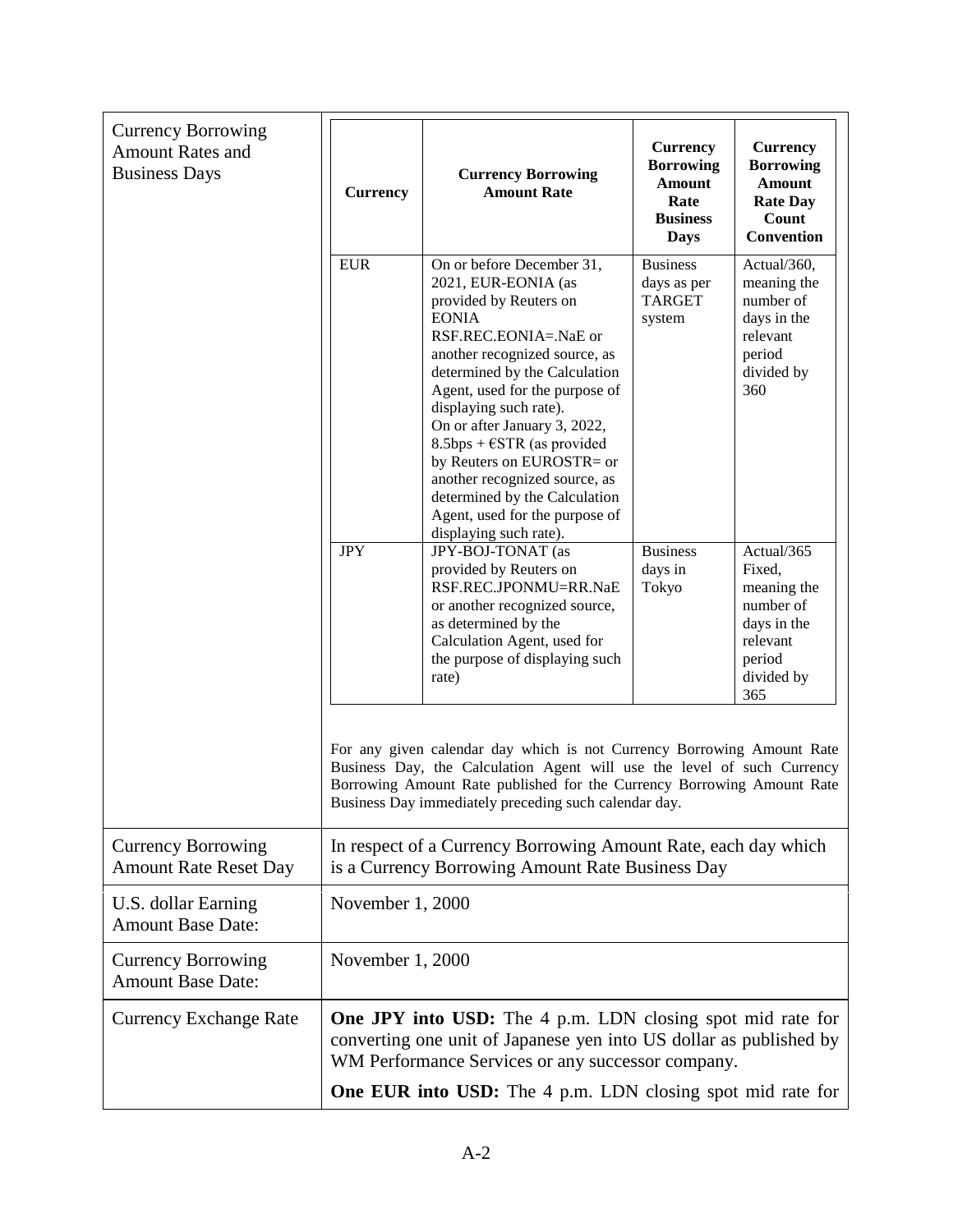| converting one unit of Euro into US dollar as published by WM                                                                                                                                                                                                                                                      |
|--------------------------------------------------------------------------------------------------------------------------------------------------------------------------------------------------------------------------------------------------------------------------------------------------------------------|
| Performance Services or any successor company.                                                                                                                                                                                                                                                                     |
| The days on which the Currency Exchange Rates are usually fixed<br>and published, as determined by the Calculation Agent, by WM<br>Performance Services or any successor company are referred to<br>herein as "Fixing Days".                                                                                       |
| If any calendar day is not a Fixing Day, the Calculation Agent will<br>use the level of the relevant Currency Exchange Rate published for<br>the applicable Fixing Day immediately preceding such calendar<br>day.                                                                                                 |
| If any calendar day is a Fixing Day but the applicable Currency<br>Exchange Rate is not available on such day at the applicable time<br>indicated above, the Calculation Agent (after consultation with the<br>Index Committee) shall determine the Currency Exchange Rate in a<br>commercially reasonable manner. |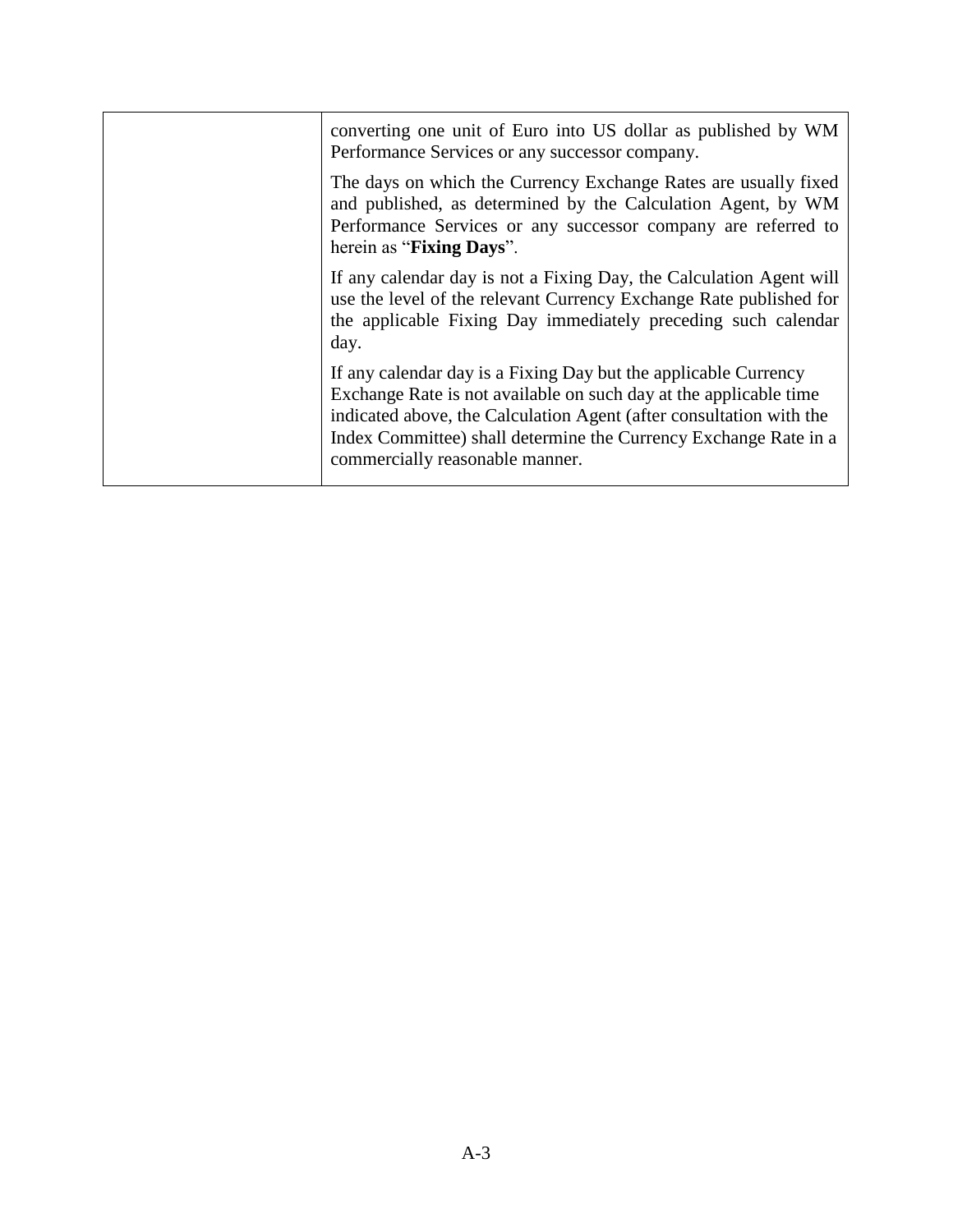| <b>Underlying Asset</b>                                                         | <b>Asset Base</b><br>Date* | <b>Bloomberg</b><br><b>Ticker</b> | Currency    | <b>Asset Business Day</b>                                                                                                                                                                                                                                                                                                                                                                   | $\mathbf{Exchange}(\mathbf{s})$   | <b>Reference Level</b>                                                                                                                | <b>Underlying Index</b><br><b>Sponsor</b> | <b>Additional Information</b>                       |
|---------------------------------------------------------------------------------|----------------------------|-----------------------------------|-------------|---------------------------------------------------------------------------------------------------------------------------------------------------------------------------------------------------------------------------------------------------------------------------------------------------------------------------------------------------------------------------------------------|-----------------------------------|---------------------------------------------------------------------------------------------------------------------------------------|-------------------------------------------|-----------------------------------------------------|
| <b>US Equity Futures</b><br><b>Rolling Strategy</b><br>Index                    | November 1,<br>2000        | <b>FRSIUSE</b><br>Index           | <b>USD</b>  | Each day on which<br>the Chicago<br>Mercantile Exchange<br>and the New York<br>Stock Exchange are<br>open for their regular<br>trading session                                                                                                                                                                                                                                              | Chicago<br>Mercantile<br>Exchange | The closing level as<br>published by S&P, the<br>index's calculation agent,<br>or as reported by a third<br>party vendor              | Goldman Sachs<br>International            | http://www.goldmansachs.co<br>m/index-methodologies |
| <b>European Equity</b><br><b>Futures Rolling</b><br><b>Strategy Index</b>       | November 1,<br>2000        | <b>FRSIEUE</b><br>Index           | ${\rm EUR}$ | Each day on which<br>the Eurex is open for<br>its regular trading<br>session                                                                                                                                                                                                                                                                                                                | Eurex                             | The closing level as<br>published by STOXX<br>Limited, the index's<br>calculation agent, or as<br>reported by a third party<br>vendor | Goldman Sachs<br>International            | http://www.goldmansachs.co<br>m/index-methodologies |
| Japanese Equity<br><b>Futures Rolling</b><br><b>Strategy Index</b>              | November 1,<br>2000        | <b>FRSIJPE</b><br>Index           | <b>JPY</b>  | Each day on which<br>the Tokyo Stock<br>Exchange is open for<br>its regular trading<br>session                                                                                                                                                                                                                                                                                              | <b>Tokyo Stock</b><br>Exchange    | The closing level as<br>published by S&P, the<br>index's calculation agent,<br>or as reported by a third<br>party vendor              | <b>Goldman Sachs</b><br>International     | http://www.goldmansachs.co<br>m/index-methodologies |
| <b>US</b> Government<br><b>Bond Futures</b><br><b>Rolling Strategy</b><br>Index | November 1,<br>2000        | <b>FRSIUSB</b><br>Index           | <b>USD</b>  | Each day on which<br>the Chicago Board of<br>Trade is open for its<br>regular trading<br>session and such day<br>is not denoted as<br>"Recommended<br>Close" or as<br>"Recommended<br>Early Close" for the<br>U.S. by the<br>Securities Industry<br>and Financial<br><b>Markets Association</b><br>on<br>http://www.sifma.org<br>/Services/Holiday-<br>Schedule/ (or any<br>successor page) | Chicago<br>Board of<br>Trade      | The closing level as<br>published by S&P, the<br>index's calculation agent,<br>or as reported by a third<br>party vendor              | <b>Goldman Sachs</b><br>International     | http://www.goldmansachs.co<br>m/index-methodologies |

# **Overview of Underlying Assets**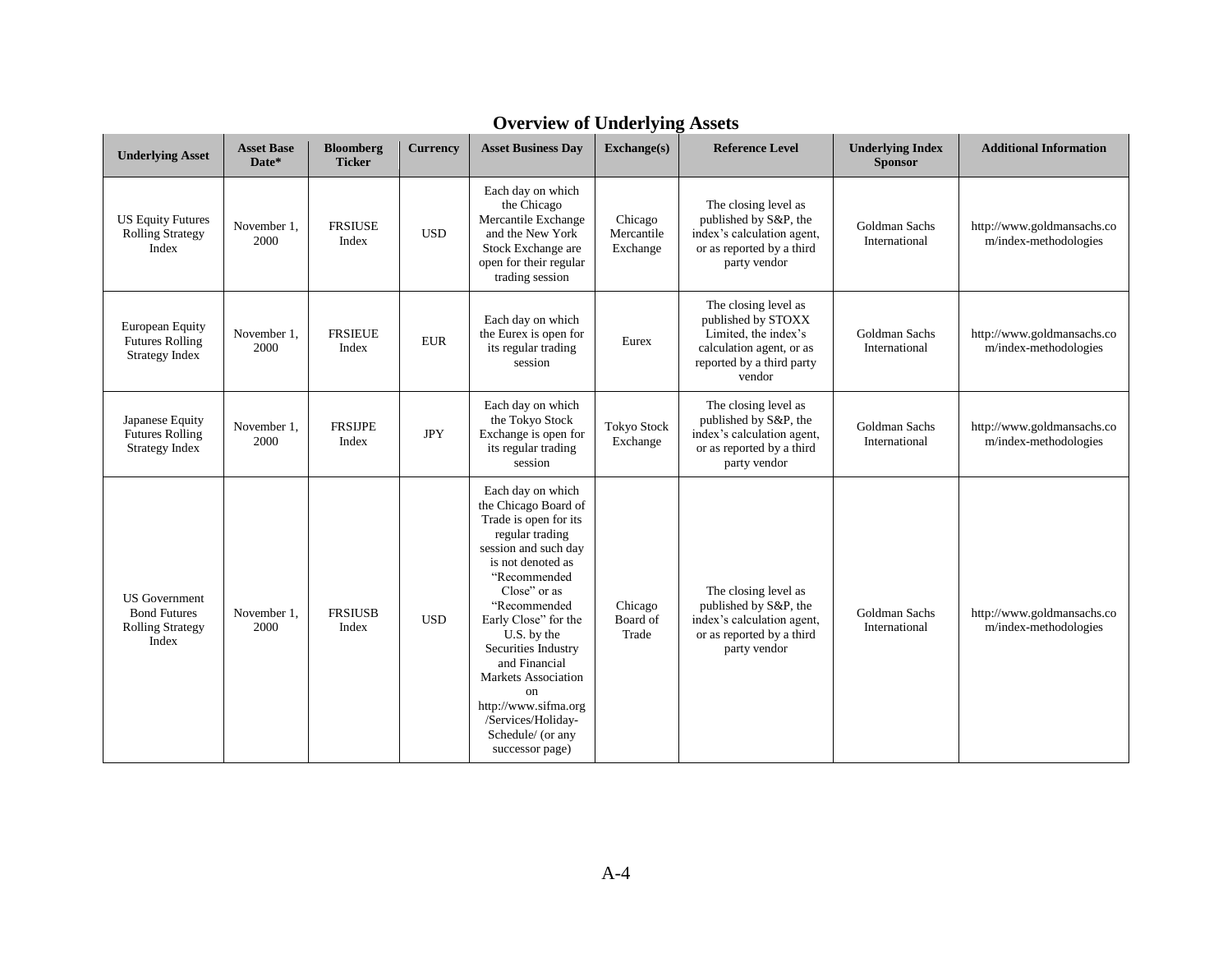| European<br>Government Bond<br><b>Futures Rolling</b><br>Strategy Index | November 1,<br>2000 | <b>FRSIEUB</b><br>Index  | <b>EUR</b> | Each day on which<br>the Eurex is open for<br>its regular trading<br>session                              | Eurex                              | The closing level as<br>published by S&P, the<br>index's calculation agent,<br>or as reported by a third<br>party vendor       | Goldman Sachs<br>International | http://www.goldmansachs.co<br>m/index-methodologies                                                                                               |
|-------------------------------------------------------------------------|---------------------|--------------------------|------------|-----------------------------------------------------------------------------------------------------------|------------------------------------|--------------------------------------------------------------------------------------------------------------------------------|--------------------------------|---------------------------------------------------------------------------------------------------------------------------------------------------|
| Japanese<br>Government Bond<br><b>Futures Rolling</b><br>Strategy Index | November 1.<br>2000 | <b>FRSUPB</b><br>Index   | <b>JPY</b> | Each day on which<br>the Tokyo Stock<br>Exchange is open for<br>its regular trading<br>session            | <b>Tokyo Stock</b><br>Exchange     | The closing level as<br>published by S&P, the<br>index's calculation agent,<br>or as reported by a third<br>party vendor       | Goldman Sachs<br>International | http://www.goldmansachs.co<br>m/index-methodologies                                                                                               |
| <b>Bloomberg WTI</b><br>Crude Oil Subindex<br><b>Total Return</b>       | November 1,<br>2000 | <b>BCOMCLTR</b><br>Index | <b>USD</b> | Each day on which<br>the New York<br>Mercantile Exchange<br>is open for its<br>regular trading<br>session | New York<br>Mercantile<br>Exchange | The closing level as<br>published by Bloomberg,<br>the index's calculation<br>agent, or as reported by a<br>third party vendor | Bloomberg                      | http://www.bloombergindexes<br>.com/content/uploads/sites/3/c<br>ontent/uploads/sites/3/2014/0<br>6/Bloomberg-Commodity-<br>Index-Methodology.pdf |
| <b>Bloomberg Gold</b><br>Subindex Total<br>Return                       | November 1.<br>2000 | <b>BCOMGCTR</b><br>Index | <b>USD</b> | Each day on which<br>the COMEX is open<br>for its regular trading<br>session                              | <b>COMEX</b>                       | The closing level as<br>published by Bloomberg,<br>the index's calculation<br>agent, or as reported by a<br>third party vendor | Bloomberg                      | http://www.bloombergindexes<br>.com/content/uploads/sites/3/c<br>ontent/uploads/sites/3/2014/0<br>6/Bloomberg-Commodity-<br>Index-Methodology.pdf |
| <b>Money Market</b><br>Position                                         | November 1,<br>2000 | Not applicable           | <b>USD</b> | New York business<br>days                                                                                 | Not<br>applicable                  | Money Market Position<br>Value (as defined in the<br>Methodology)                                                              | N/A                            | N/A                                                                                                                                               |

\* Each of the Underlying Indices had a launch date that is different from the Asset Base Date shown above. Performance indicated before the relevant launch date is hypothetical and has been calculated back to the relevant base date using the methodology and assumptions about certain of the components and decisions the Calculation Agents of the Underlying Indices may have made. Values calculated for periods in which any Underlying Index did not yet exist may not reflect the actual Underlying Index level that would have been calculated on that date if, in fact, such index had existed at that point in time.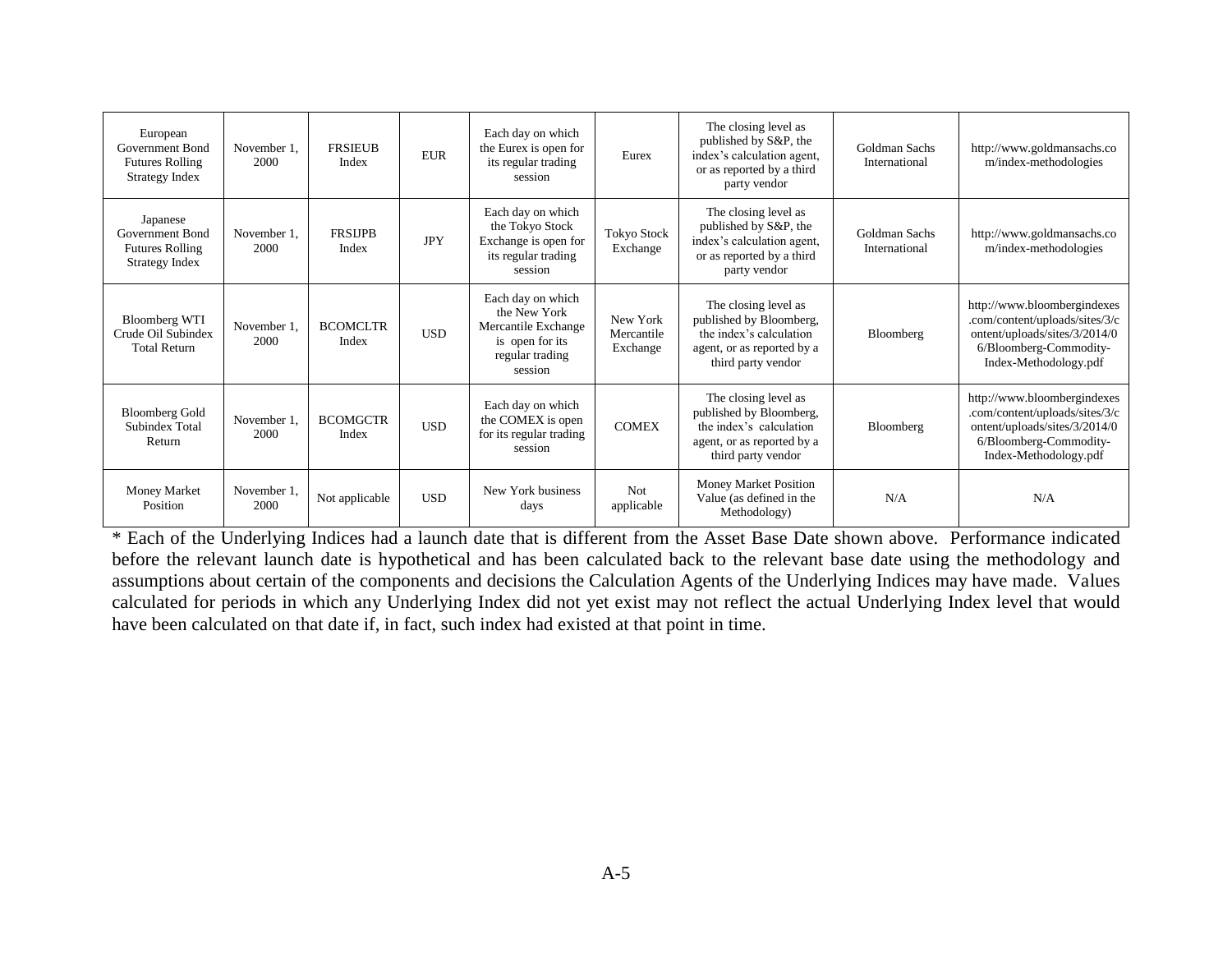# **CONSTRAINTS SCHEDULE**

## **Investment Constraints**

| <b>Underlying Asset</b>                                 | <b>Underlying Asset</b><br><b>Minimum Weight</b> | <b>Underlying Asset</b><br><b>Maximum Weight</b> |
|---------------------------------------------------------|--------------------------------------------------|--------------------------------------------------|
| US Equity Futures Rolling Strategy Index                | 0%                                               | 30%                                              |
| European Equity Futures Rolling Strategy Index          | $0\%$                                            | 30%                                              |
| Japanese Equity Futures Rolling Strategy Index          | $0\%$                                            | 30%                                              |
| US Government Bond Futures Rolling Strategy Index       | $0\%$                                            | 100\%                                            |
| European Government Bond Futures Rolling Strategy Index | $0\%$                                            | 30%                                              |
| Japanese Government Bond Futures Rolling Strategy Index | $0\%$                                            | 30%                                              |
| Bloomberg WTI Crude Oil Subindex Total Return           | $0\%$                                            | 25%                                              |
| Bloomberg Gold Subindex Total Return                    | $0\%$                                            | 25%                                              |
| Money Market Position*                                  | $0\%$                                            | 100%                                             |

\*As described in the Methodology.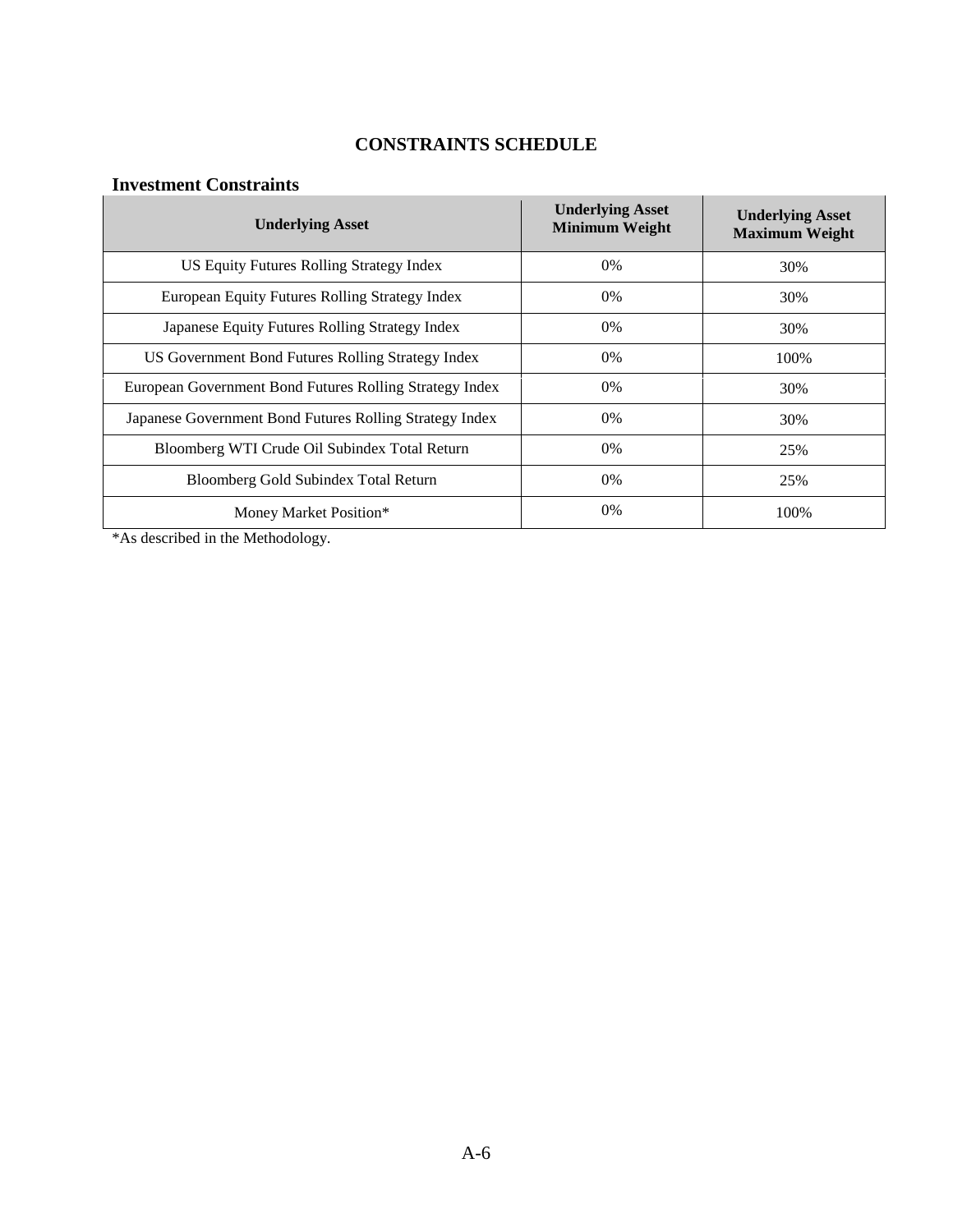#### **ADDITIONAL INFORMATION ABOUT THE INDEX, INCLUDING RISKS**

*Please note: Capitalized terms used but not defined in this Additional Information section have the meanings given to them in the methodology*.

The value of the Index from time to time depends on the values of the Underlying Assets, each of which may increase or decrease in value over time. Neither the Index nor any of the Underlying Assets includes any element of downside protection or guaranteed return. The value of any Underlying Asset, or the Index itself, may fall substantially below its value at the Launch Date or on any particular day and may fall to or below zero. If the value of the Index should fall to or below zero in respect of an Index Business Day, then the Index Value in respect of such Index Business Day and all following Index Business Days shall be zero.

Past performance of the Index is no guide to future performance. The Index was designed based on historical performance of certain assets and aims to capture trends in the market by using historical data over a pre-defined period. However, the actual performance of the Index in the future may bear little relation to the historical performance of the Index. In a market environment in which the price of a given Underlying Asset moves in the opposite direction to its past performance or a market environment in which the movement of an Underlying Asset is otherwise not consistent with its past performance, the Index may under-perform a static or managed allocation into the relevant Underlying Assets. Among other things, this is because the Index could be over-weighted in an Underlying Asset that suffers a significant decline in performance or be under-weighted in an Underlying Asset that experiences a major rise in performance as compared to its historical performance.

The Calculation Agent employs commercially available computer software that determines mathematical solutions to predefined mathematical problems (a "solver") which uses a pre-defined set of optimization formulae to select the relevant asset weights for each Look-Back Period. If the Calculation Agent employed a different "solver", the final set of weights selected might be different and possibly materially so. As such, the performance of the Index could be materially different. References in this Index description to the algorithm selecting a combination of Underlying Assets with "the highest historical return over the relevant Look-Back Period" should be understood to mean the highest return that can be computed using the "solver" employed by the Calculation Agent in administering the Index algorithm. There is no guarantee that this solver will determine the optimal set of weights and it is possible that there exists on any Base Index Observation Day a combination of weights with a higher return over the relevant Look-Back Period.

The weight attributed to each Underlying Asset at each Base Index Observation Day is intended to optimize the total return performance of the Underlying Assets based on an analysis of the historical returns of various combinations of exposures to the Underlying Assets, subject to certain constraints. As the possible weights are a continuous function, there is no simple function to test the various combinations of exposures and achieve the optimal set of weights. As a result, it is necessary to use approximations contained in computation routines.

The respective weights of the Underlying Assets are rebalanced periodically within the Index by applying an algorithm operating within pre-determined rules.

The Index has an internal currency hedge described further under *"Internal Currency Hedge*". Underlying Indices that are denominated in U.S. dollars are not exposed to currency risks. Underlying Indices that are denominated in currencies other than U.S. dollars are fully exposed to currency risks to the extent of any gain or loss in the level of such Underlying Index on each Index Business Day. In addition, the Index's currency hedge will decrease the Index level if and to the extent that the performance of the relevant currencies and of the non-U.S. dollar denominated Underlying Assets move in opposite directions. As a result of such movements, you will still be subject to the risk of currency fluctuations affecting the value of the Index on a daily basis. In addition, the Currency Borrowing Amounts included as part of the internal currency hedge will decrease the level of the Index.

The Index has only been calculated since the Launch Date and as such there is no historical performance data available in respect of it prior to that time. Additionally, there may be only limited historical performance data with respect to certain Underlying Assets. As a result, any investment the return of which is linked to the Index or such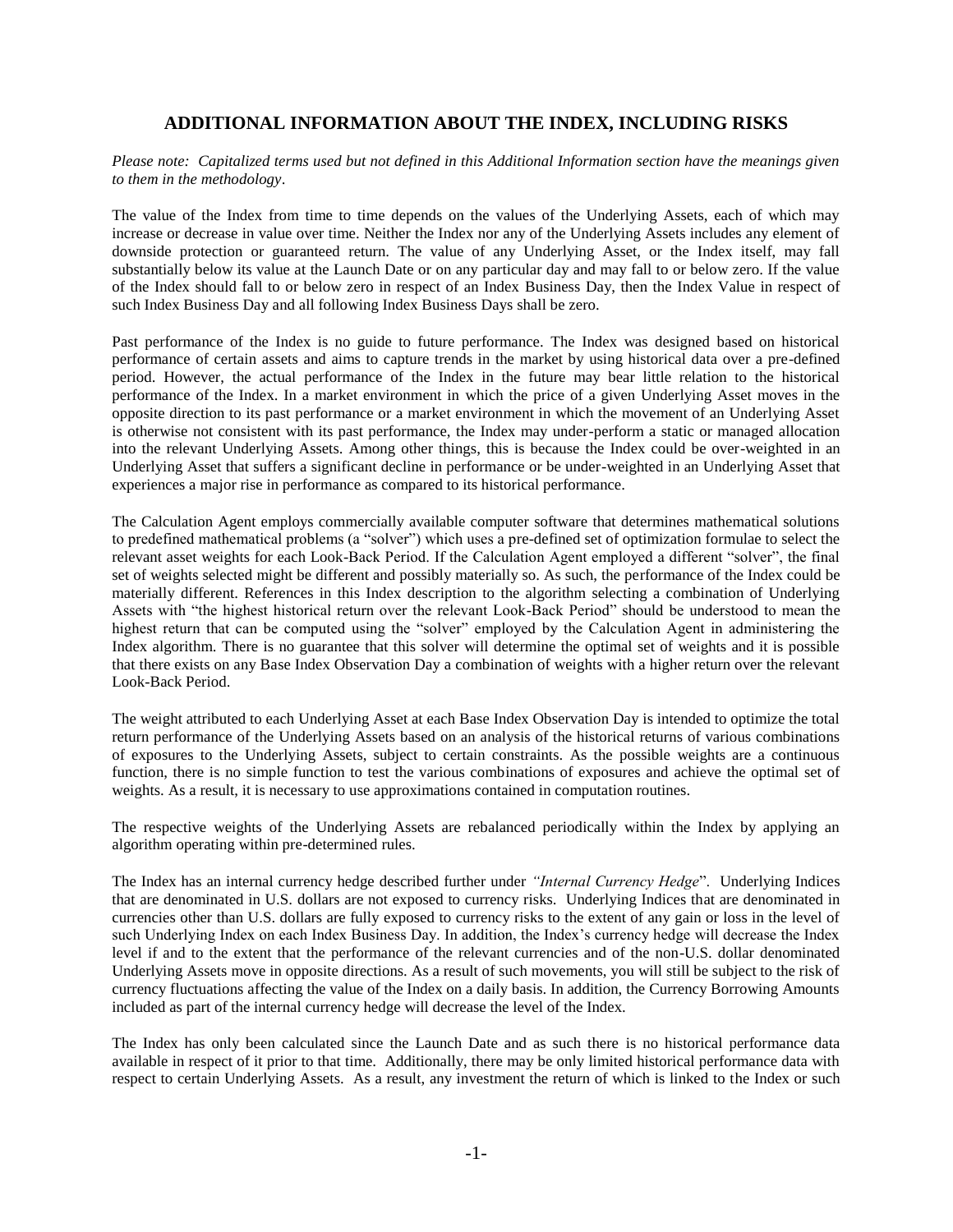Underlying Assets may involve greater risk than an exposure linked to indices or strategies with a longer term track record.

The absence of a long term track record with respect to certain Underlying Assets is particularly significant because the algorithm underlying the Index is based on historical trends in returns that may or may not be repeated in the future.

The Index, including the Base Index and the Total Return Index, launched on the Launch Date. Each of the Underlying Indices also had a launch date that is different from the Asset Base Date shown above. Performance indicated before the relevant launch date is hypothetical and has been calculated back to the relevant base date using the methodology and assumptions about certain of the components and decisions the Index Committee or Calculation Agent of the Index or the Underlying Indices may have made. Index values calculated for periods in which the Index or any Underlying Index did not yet exist may not reflect the actual Index Value or Underlying Index level that would have been calculated on that date if, in fact, such index had existed at that point in time.

Goldman Sachs Group members are sponsors of many of the Underlying Assets. In that capacity, each of them has the power to make determinations that could materially affect the value of those Underlying Assets and, in turn, the Index Value.

Goldman Sachs Group is a full service financial services firm engaged in a range of market activities. Goldman Sachs Group may issue, arrange for the issue of, or enter into financial instruments or derivatives linked to, the Index, other indices that are based on some or all of the Underlying Assets, or any of the Underlying Indices and arrange for the distribution of these financial instruments or derivatives, including the payment of distribution fees and commissions to any intermediaries. These activities could adversely affect the Index Value and any of the Underlying Assets.

With respect to any Underlying Index not sponsored by any member of the Goldman Sachs Group, the Index methodology relies on information from third-party sponsors of such Underlying Index or their calculation agents and other public sources. If you are considering acquiring or making an investment in a product linked to the Index, you should carefully read and understand the information about those Underlying Indices, which can be found using the links indicated therefor under Additional Information of the "Overview of Underlying Assets". However, Goldman Sachs Group makes no warranty as to the correctness of that information and takes no responsibility for the accuracy of such data or the impact of any inaccuracy of such data on the Index.

The futures markets occasionally experience disruptions in trading (including temporary distortions or other disruptions due to various factors, such as the lack of liquidity in markets, the participation of speculators and governmental regulation and intervention). These disruptions include the cessation, for a material time, of trading in the futures contracts underlying an Underlying Index or the imposition by the futures exchange on which one or more such futures contracts are traded of a "limit price," a range outside of which these futures contracts are not permitted to trade. In addition, a futures exchange may replace or delist a futures contract included in the Underlying Index. There can be no assurance that a disruption, replacement or delisting of a futures contract, or any other event, will not have an adverse or distortive effect on the value of an Underlying Index or the manner in which it is calculated.

The Underlying Indices are composed of futures contracts rather than securities or physical commodities. Futures contracts normally specify a certain date for settlement of a financial future (such as a futures contract on a securities index) or delivery of the underlying physical commodity. As the exchange-traded futures contracts that comprise each Underlying Index approach expiration, they are replaced by similar contracts that have a later expiration. Thus, for example, a futures contract purchased and held in August may specify an October expiration. As time passes, the contract expiring in October may be replaced by a contract for delivery in December. This process is referred to as "rolling". Because of the potential effects of negative roll yields, it is possible for the value of an Underlying Index to decrease significantly over time even when the relevant securities indices or near-term or spot prices of underlying commodities are stable or increasing. It is also possible, when the relevant securities indices or the nearterm or spot prices of the underlying commodities are decreasing, for the value of the Underlying Index to decrease significantly over time.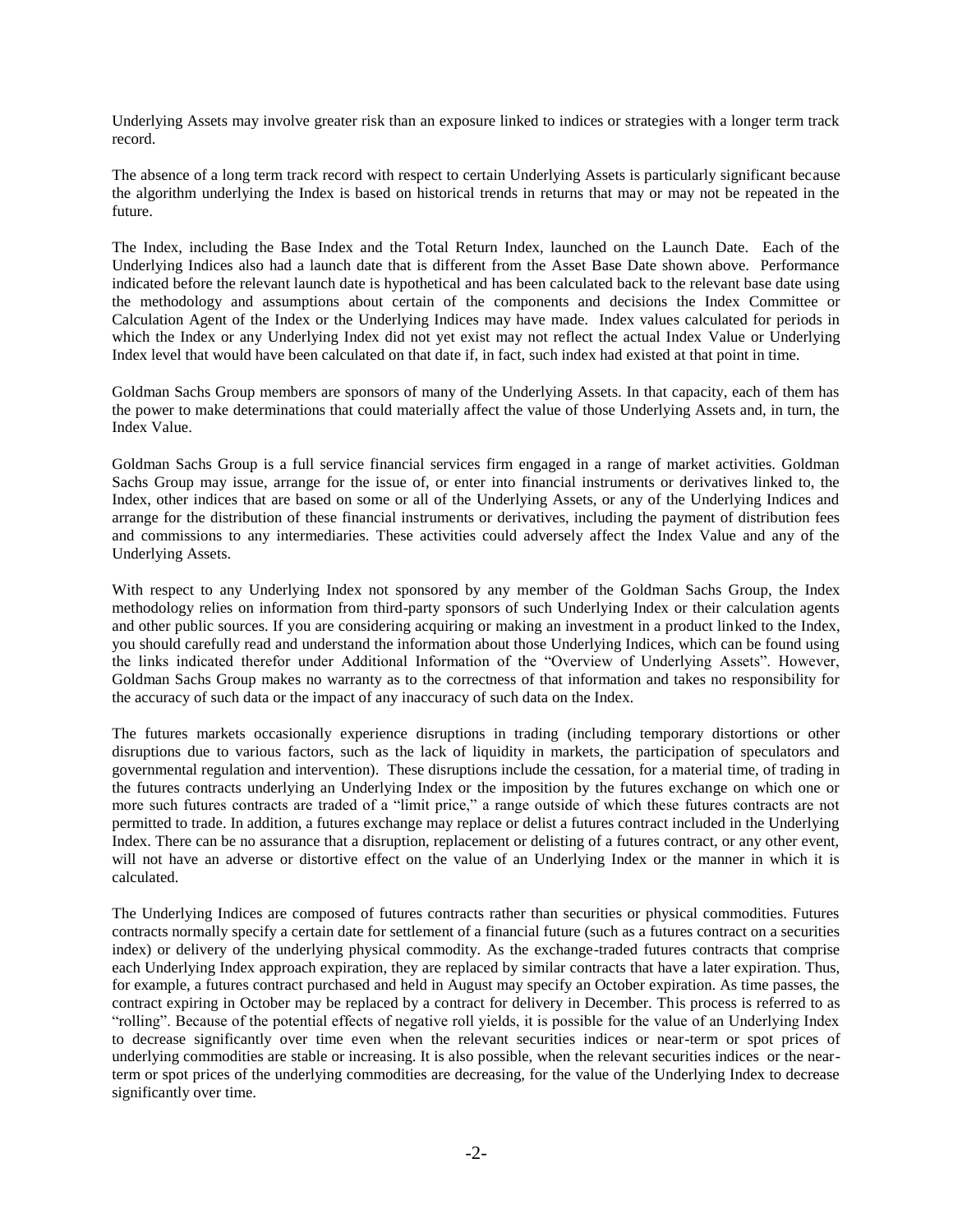Some of the Underlying Indices consist of futures contracts on commodities. The Dodd-Frank Wall Street Reform and Consumer Protection Act ("Dodd-Frank"), which effected substantial changes to the regulation of the futures and over-the-counter (OTC) derivative markets, was enacted in July 2010. Dodd-Frank requires regulators, including the Commodity Futures Trading Commission (the "CFTC"), to adopt regulations to implement many of the requirements of the legislation. While the CFTC has adopted many of the required regulations, a number of them have only recently become effective, and certain requirements remain to be finalized. The ultimate impact of the regulatory scheme, therefore, cannot yet be fully determined. Under Dodd-Frank, the CFTC approved a final rule to impose limits on the size of positions that can be held by market participants in futures and OTC derivatives on physical commodities. Those rules were challenged in federal court by industry groups and were vacated by a decision of the court in September 2012. While the CFTC subsequently proposed a new rule on position limits, its ultimate scope and impact, as well as the content, scope or impact of other CFTC rules, cannot be conclusively determined at present, and these limits will likely restrict the ability of certain market participants to participate in the commodity, future and swap markets and markets for other OTC derivatives on physical commodities to the extent and at the levels that they have in the past. These factors may also have the effect of reducing liquidity and increasing costs in these markets as well as affecting the structure of the markets in other ways. In addition, these legislative and regulatory changes have increased, and will continue to increase, the level of regulation of markets and market participants, and therefore the costs of participating in the commodities, futures and OTC derivative markets. Without limitation, these changes require many OTC derivative transactions to be executed on regulated exchanges or trading platforms and cleared through regulated clearing houses. Swap dealers (as defined by the CFTC) are also required to be registered and are or will be subject to various regulatory requirements, including, but not limited to, proposed capital and margin requirements, record keeping and reporting requirements and various business conduct requirements. These legislative and regulatory changes, and the resulting increased costs and regulatory oversight requirements, could result in market participants being required to, or deciding to, limit their trading activities, which could cause reductions in market liquidity and increases in market volatility. In addition, transaction costs incurred by market participants are likely to be higher than in the past, reflecting the costs of compliance with the new regulations. These consequences could adversely affect the level of the Underlying Indices, which could in turn adversely affect the level of the Index.

In addition, other regulatory bodies have proposed or may propose in the future legislation similar to that proposed by Dodd-Frank or other legislation containing other restrictions that could adversely impact the liquidity of and increase costs of participating in the commodities markets. For example, in October 2011 the European Commission published a proposal to replace the Markets in Financial Instruments Directive (2004/39/EC) with a new Markets in Financial Instruments Regulation and an amended Markets in Financial Instruments Directive (together, "MiFID II"), which was adopted in April 2014. MiFID II provides for the establishment of position limits on the size of positions in commodity derivatives which a person may hold over a specified period of time. By way of further example, the European Market Infrastructure Regulation (Regulation (EU) No 648/2012) ("EMIR") will require mandatory clearing of certain OTC derivative contracts, reporting of derivatives and risk mitigation techniques (including margin requirements) for uncleared OTC derivative contracts. EMIR will likely impact a number of market participants and is expected to increase the cost of transacting derivatives.

#### **Disclaimers**

No Advice or Recommendation: Neither Goldman, Sachs & Co. nor any of its affiliates makes any representation or warranty, express or implied, or accept any liability or responsibility to the owner of any products linked to the Index or any member of the public regarding (i) the advisability of investing in securities or other investments generally, in the Index or in the Underlying Indices or (ii) the ability of the Index to generate positive results. If you consider acquiring any product linked to the Index you should consult your own accounting, tax, investment and legal advisors before doing so. Goldman, Sachs & Co. does not act as an advisor or fiduciary.

Calculation of the Underlying Indices: The level of certain Underlying Indices is calculated and published by third parties and not Goldman, Sachs & Co. or any of its affiliates. Goldman, Sachs & Co. and its affiliates disclaim all liability for any errors committed by, or omissions or delays on the part of, any third party in calculating or publishing the level of any Underlying Index.

Index Not Designed by Reference to Individual Needs: The Index is structured by Goldman, Sachs & Co. and determined and calculated by the Calculation Agent without regard to any other party. Goldman, Sachs & Co. does